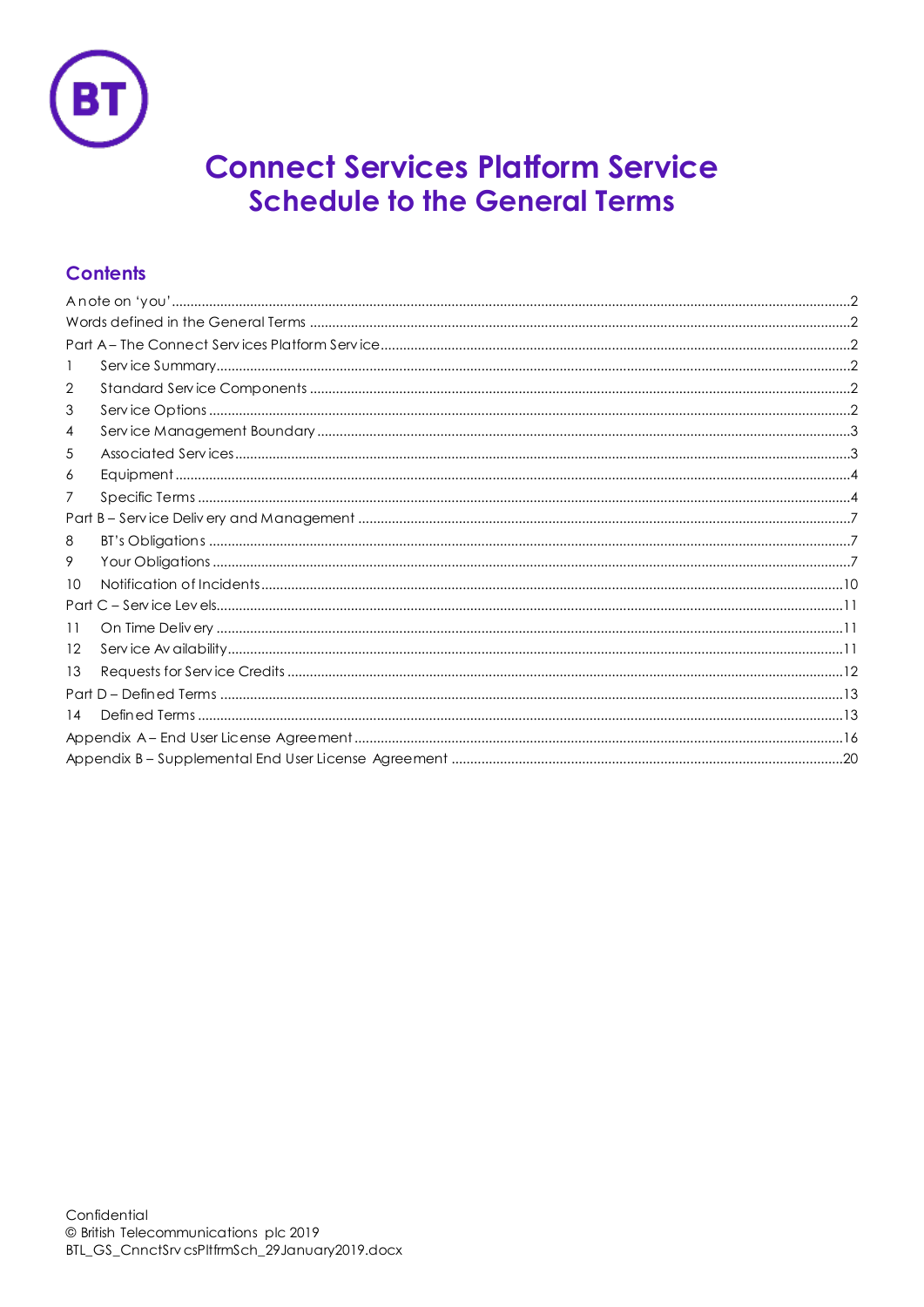

# <span id="page-1-0"></span>**A note on 'you'**

'You' and 'your' mean the Customer.

### <span id="page-1-1"></span>**Words defined in the General Terms**

Words that are capitalised but hav e not been defined in this Schedule hav e the meanings giv en to them in the General Terms.

# <span id="page-1-2"></span>**Part A – The Connect Services Platform Service**

#### <span id="page-1-3"></span>**1 Service Summary**

BT will prov ide you with a remotely managed serv ice and orchestration capability that will deliv er, manage and orchestrate a v ariety of v irtual serv ices through a software platform on a CSP Dev ice, comprising of:

- 1.1 the Standard Serv ice Components; and
- 1.2 any of the Serv ice Options as set out in any applicable Order,

up to the point of the Serv ice Management Boundary as set out in Paragraph [4](#page-2-0) ("**Connect Services Platform Service**").

# <span id="page-1-4"></span>**2 Standard Service Components**

BT will prov ide you with all the following standard serv ice components ("**Standard Service Components**") in accordance with the details as set out in any applicable Order:

#### 2.1 **CSP Hardware and Operating System Software Layer**

- BT will:
- 2.1.1 prov ide, install and configure the CSP Hardware at your Site, so that the CSP Hardware is integrated into your network to enable BT to prov ide you with the other components of the Connect Serv ices Platform Serv ice;
- 2.1.2 prov ide, install, and configure the Operating System Software Layer and ensure the Operating System Software Layer works with the CSP Hardware;
- 2.1.3 prov ide management and support by:
	- (a) monitoring the CSP Hardware;
	- (b) monitoring the Operating System Software Layer;
	- (c) diagnosing and resolv ing failures on the CSP Hardware and Operating System Software Layer; and
	- (d) prov iding usage reports on the CSP Hardware and Operating System Software Layer that you can access v ia the BT Portal; and
- 2.1.4 manage the CSP Hardware and Operating System Software Layer through Virtual Services Management and Orchestration.

#### <span id="page-1-7"></span>2.2 **Virtual Services Management and Orchestration**

- 2.2.1 BT will perform:
	- (a) resources management that includes monitoring of central processing unit, disk and network health of the CSP Dev ice;
	- (b) lifecycle Virtual Machine management that prov ides a way of creating, changing or deleting a Virtual Machine; and
	- (c) Virtual Serv ice workflow management that allows the CSP Dev ice to support and manage multiple Virtual Serv ices on a single CSP Dev ice and manages the infrastructure to add a new Virtual Serv ice or manage a new Virtual Serv ice on the CSP Dev ice.
- 2.2.2 BT will not grant you access to BT's Virtual Serv ices Management and Orchestration platform, unless BT giv es you written consent.

#### <span id="page-1-5"></span>**3 Service Options**

BT will prov ide you with any of the following options ("**Service Options**") as set out in any applicable Order and in accordance with the details as set out in that Order:

#### <span id="page-1-6"></span>3.1 **Virtual Routing Service**

- 3.1.1 BT will:
	- (a) prov ide a Virtual Machine on the CSP Dev ice dedicated to the Virtual Routing Serv ice;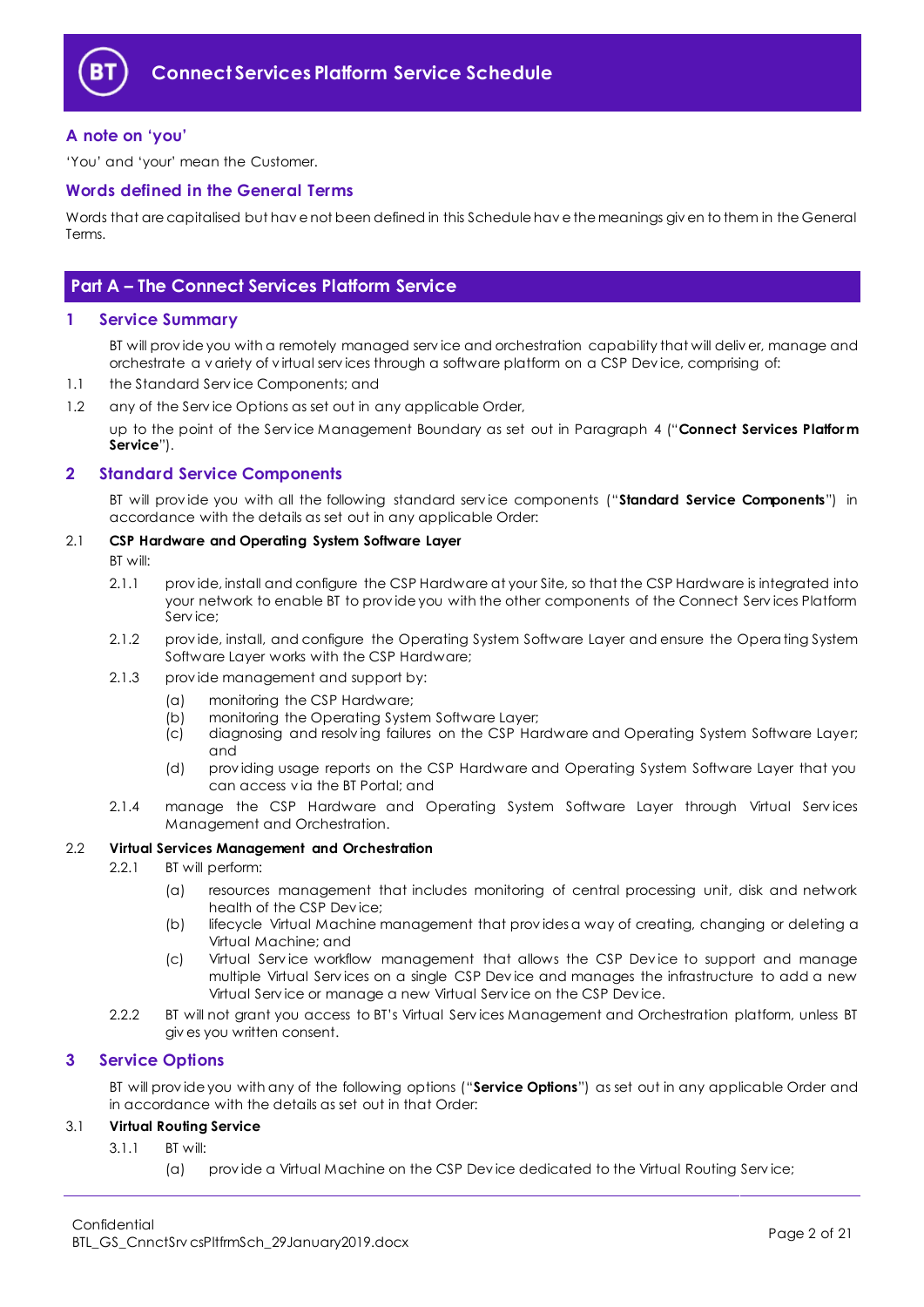

# **Connect Services Platform Service Schedule**

- (b) load and configure the Virtual Routing Serv ice Image;
- (c) monitor the Virtual Machine and the Virtual Routing Serv ice;
- (d) diagnose and resolv e Incidents on the Virtual Machine and the Virtual Routing Serv ices; and
	- (e) prov ide access to usage reports on the Virtual Routing Serv ice v ia the BT Portal.

#### <span id="page-2-8"></span>3.2 **Virtual Services Hosting Service**

- 3.2.1 BT will:
	- (a) install a Virtual Machine on the CSP Dev ice;
	- (b) monitor the Virtual Machine; and
	- (c) load the Virtual Serv ice Image onto the Virtual Machine.
- 3.2.2 Each Virtual Serv ice will require its own Virtual Serv ices Hosting Serv ice on the same CSP Dev ice.
- 3.2.3 As set out in Paragrap[h 4.4,](#page-2-2) BT will not prov ide a Virtual Serv ice as part of the Connect Serv ices Platform Serv ice.

#### 3.3 **Service Maintenance options**

A number of maintenance options are av ailable, which may v ary from country to country. The Connect Serv ices Platform Serv ice maintenance you hav e selected is set out in the applicable Order for each Site.

3.4 Serv ice Options may not be av ailable in all countries.

# <span id="page-2-0"></span>**4 Service Management Boundary**

- <span id="page-2-7"></span>4.1 BT will provide and manage the Connect Services Platform Service in accordance with Parts B and C of this Schedule and as set out in any applicable Order up to:
	- 4.1.1 in relation to the CSP Device, and the Virtual Routing Service:
		- (a) the LAN port of the BT Equipment prov ided at a Site; or
		- (b) any other BT port that interfaces with the Customer Equipment at a Site; and
	- 4.1.2 in relation to the Virtual Serv ices Hosting Serv ice, up to the Virtual Machine on the CSP Dev ice,

#### ("**Service Management Boundary**").

- 4.2 BT will hav e no responsibility for the Connect Serv ices Platform Serv ice outside the Serv ice Management Boundary.
- 4.3 BT does not make any representations, whether express or implied, about whether the Connect Serv ices Platform Serv ice will operate in combination with any Customer Equipment or other equipment and software.

#### <span id="page-2-2"></span>4.4 **Virtual Service**

- 4.4.1 The Virtual Service can be provided by BT or you, but is not included as part of the Connect Services Platform Serv ice and is subject to its own terms.
- 4.4.2 In accordance with Paragraph [5.2,](#page-2-3) BT will hav e no responsibility under this Schedule for the Virtual Serv ice that runs on the CSP Dev ice.
- 4.4.3 BT reserv es the right not to support a particular Virtual Serv ice on the Connect Serv ices Platform Serv ice.

# <span id="page-2-1"></span>**5 Associated Services**

- <span id="page-2-6"></span><span id="page-2-4"></span>5.1 You will hav e the following serv ices in place that will connect to the Connect Serv ices Platform Serv ice and are necessary for the Connect Serv ices Platform Serv ice to function and will ensure that these serv ices meet the minimum technical requirements that BT specifies:
	- 5.1.1 any one of the following BT WAN serv ices:
		- (a) BT IP Connect Global;
		- (b) BT Internet Connect Global; or
		- (c) BT Internet Connect Reach.
	- 5.1.2 your own or a third party prov ided WAN that BT has confirmed to you in writing is compatible with the Connect Serv ices Platform Serv ice;
	- 5.1.3 such modifications, as adv ised by BT, to support the Connect Serv ices Platform Serv ice. BT will undertake modifications in respect of the BT WAN services set out in Paragraph [5.1.1.](#page-2-4) You will undertake modifications for those serv ices set out in Paragraph [5.1.2;](#page-2-5)

#### <span id="page-2-5"></span>(each an "**Enabling Service**").

<span id="page-2-3"></span>5.2 If BT prov ides you with any serv ices other than the Connect Serv ices Platform Serv ice (including, but not limited to any Enabling Serv ice or Virtual Serv ice) this Schedule will not apply to those serv ices and those serv ices will be gov erned by their separate terms.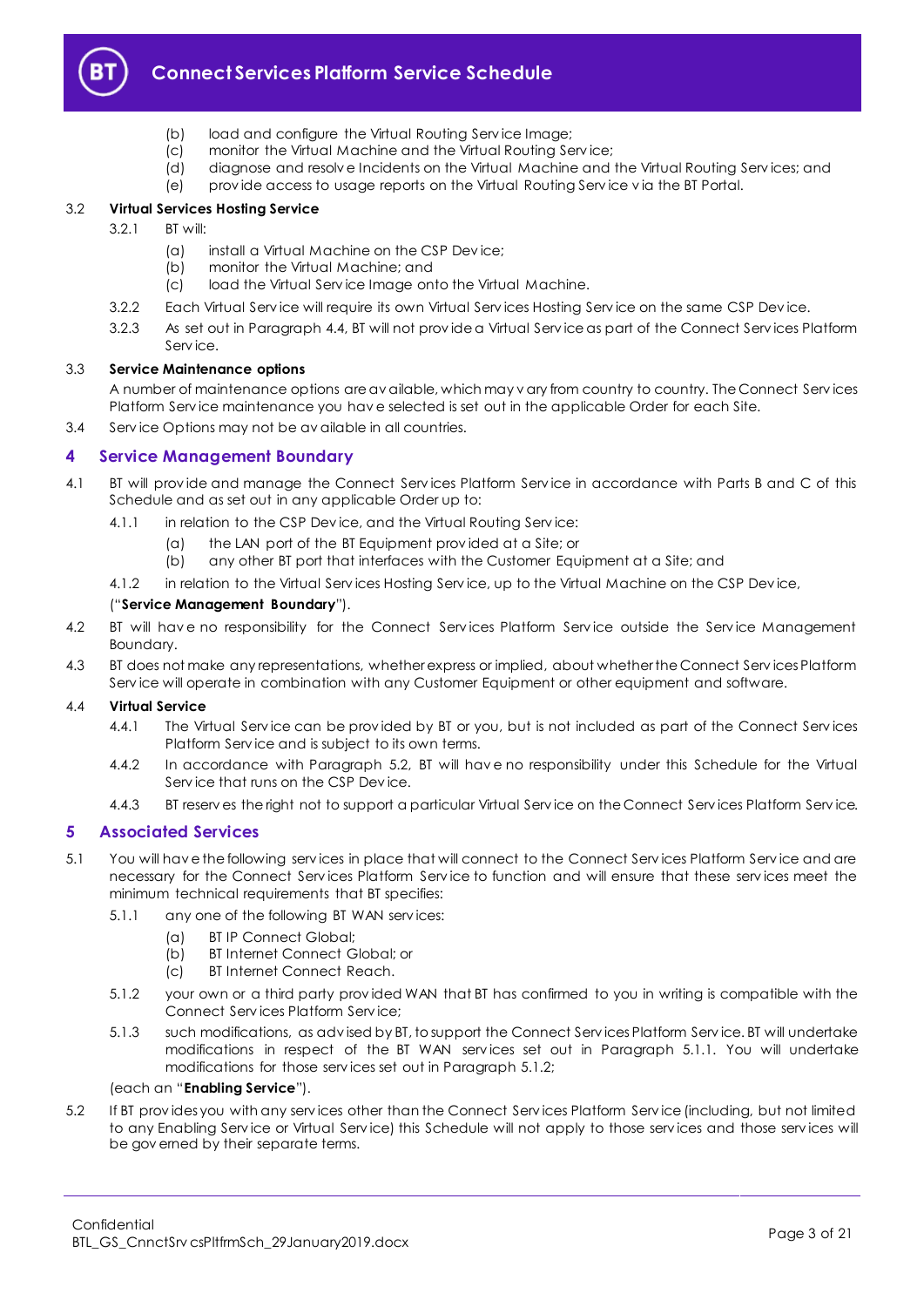

- 5.3 If you are required by Applicable Law to purchase the Connect Serv ices Platform Serv ice from a third party supplier, BT will manage the Connect Serv ices Platform Serv ice as your agent. You will prov ide BT with a letter of agency to enable BT to manage the third party.
- 5.4 The Connect Serv ices Platform Serv ice is unable to support some WAN serv ices, including some BT WAN serv ices.

# <span id="page-3-0"></span>**6 Equipment**

#### 6.1 **Use of BT Equipment**

In relation to BT Equipment, you will:

- 6.1.1 keep the BT Equipment safe and without risk to health;
- 6.1.2 only use the BT Equipment, or allow it to be used, in accordance with any instructions or authorisation BT may give and for the purpose for which it is designed;
- 6.1.3 not mov e the BT Equipment or any part of it from the Site(s) without BT's written consent and, you will pay BT's costs and expenses reasonably incurred as a result of such mov e or relocation;
- 6.1.4 not make any alterations or attachments to, or otherwise interfere with, the BT Equipment, nor permit any person (other than a person authorised by BT) to do so, without BT's prior written consent and, if BT giv es its consent, agree that any alterations or attachments are part of the BT Equipment;
- 6.1.5 not sell, charge, assign, transfer or dispose of or part with possession of the BT Equipment or any part of it;
- 6.1.6 not allow any lien, encumbrance or security interest ov er the BT Equipment, nor pledge the credit of BT for the repair of the BT Equipment or otherwise;
- 6.1.7 not claim to be owner of the BT Equipment and ensure that the owner of the Site(s) will not claim ownership of the BT Equipment, ev en where the BT Equipment is fixed to the Site(s);
- 6.1.8 obtain appropriate insurance against any damage to or theft or loss of the BT Equipment;
- 6.1.9 in addition to any other rights that BT may hav e, reimburse BT for any losses, costs or liabilities arising from your use or miss-use of the BT Equipment or where the BT Equipment is damaged, stolen or lost, except where the loss or damage to BT Equipment is a result of fair wear and tear or caused by BT;
- 6.1.10 ensure that the BT Equipment appears in BT's name in your accounting books;
- 6.1.11 where there is a threatened seizure of the BT Equipment, or an Insolv ency Ev ent applies to you, immediately prov ide BT with Notice so that BT may take action to repossess the BT Equipment; and
- 6.1.12 notify any interested third parties that BT owns the BT Equipment.

#### 6.2 **BT Equipment**

BT Equipment will remain BT's property at all times and risk in BT Equipment will pass to you upon deliv ery, whether or not the BT Equipment has been installed.

#### <span id="page-3-4"></span><span id="page-3-2"></span>6.3 **WEEE Directive**

- 6.3.1 You will comply with Article 13 of the Waste Electrical and Electronic Equipment Directiv e 2012 ("**WEEE Directive**") for the costs of collection, treatment, recovery, recycling and environmentally sound disposal of any equipment supplied under the Contract that has become waste electrical and electronic equipment ("**WEEE**").
- 6.3.2 For the purposes of Article 13 of the WEEE Directiv e this Paragrap[h 6.3](#page-3-2) is an alternativ e arrangement to finance the collection, treatment, recov ery, recycling and env ironmentally sound disposal of WEEE.
- 6.3.3 You will comply with any information recording or reporting obligations imposed by the WEEE Directiv e.

# <span id="page-3-1"></span>**7 Specific Terms**

#### 7.1 **Minimum Period of Service and Renewal Periods**

- 7.1.1 Unless one of us giv es Notice to the other of an intention to terminate the Connect Serv ices Platform Serv ice at least 90 days before the end of the Minimum Period of Serv ice or a Renewal Period, at the end of the Minimum Period of Serv ice or Renewal Period the Connect Serv ices Platform Serv ice will automatically extend for a Renewal Period and both of us will continue to perform each of our obligations in accordance with the Contract.
- 7.1.2 If either of us giv es Notice to the other of an intention to terminate the Connect Serv ices Platform Serv ice, BT will cease deliv ering the Connect Serv ices Platform Serv ice at the time of 23:59 on the last day of the Minimum Period of Serv ice or subsequent Renewal Period.
- <span id="page-3-3"></span>7.1.3 BT may propose changes to this Schedule, General Terms or the Charges (or both) by giv ing you Notice at least 90 days prior to the end of the Minimum Period of Serv ice and each Renewal Period ("**Notice to Amend**").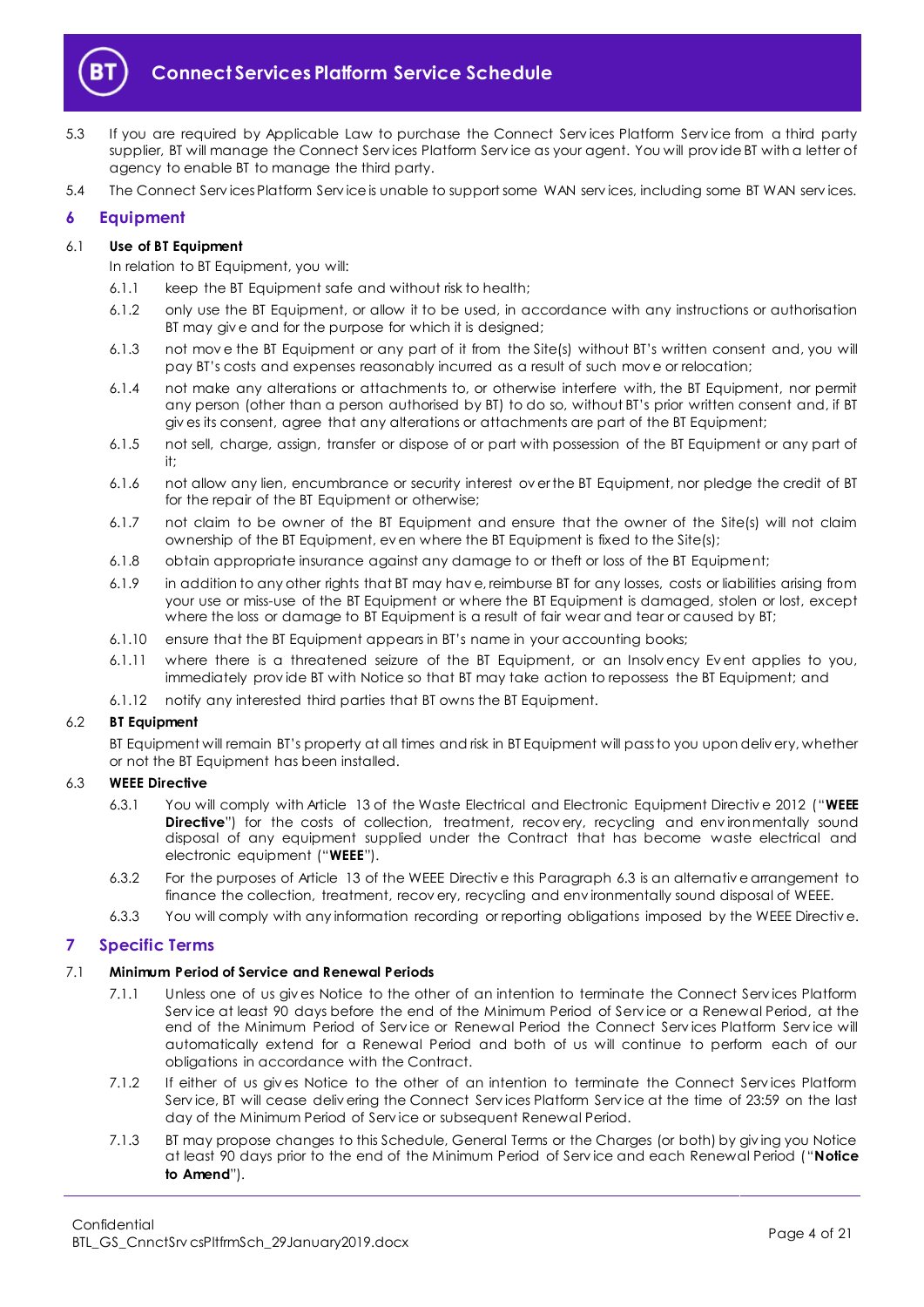

# **Connect Services Platform Service Schedule**

- <span id="page-4-0"></span>7.1.4 Within 21 days of any Notice to Amend, you will prov ide BT Notice:
	- (a) agreeing to the changes BT proposed, in which case those changes will apply from the beginning of the following Renewal Period;
	- (b) requesting rev isions to the changes BT proposed, in which case both of us will enter into good faith negotiations for the remainder of that Minimum Period of Service or Renewal Period, as applicable, and, if agreement is reached, the agreed changes will apply from the beginning of the following Renewal Period; or
	- (c) terminating the Contract at the end of the Minimum Period of Serv ice or Renewal Period, as applicable.
- <span id="page-4-1"></span>7.1.5 If we hav e not reached agreement in accordance with Paragrap[h 7.1.4\(b\)](#page-4-0) by the end of the Minimum Period of Service or the Renewal Period, the terms of this Schedule will continue to apply from the beginning of the following Renewal Period unless you giv e Notice in accordance with Paragraph [7.1.4\(c\)](#page-4-1) or BT giv es Notice of termination, in both cases BT will cease deliv ering the Connect Serv ices Platform Serv ice at the time of 23:59 on the last day of the Minimum Period of Serv ice or subsequent Renewal Period as applicable.

#### <span id="page-4-2"></span>7.2 **Customer Committed Date**

- 7.2.1 If you request a change to the Connect Serv ices Platform Serv ice or any part of the Connect Serv ices Platform Serv ice, then BT may rev ise the Customer Committed Date to accommodate that change.
- 7.2.2 BT may expedite deliv ery of the Connect Serv ices Platform Serv ice for operational reasons or in response to a request from you, but this will not rev ise the Customer Committed Date.

#### <span id="page-4-3"></span>7.3 **EULA**

- 7.3.1 BT will only prov ide the Connect Serv ices Platform Serv ice if you hav e entered into the end user licence agreement with the Supplier in the form set out at Appendix A and B, as may be amended or supplemented from time to time by the Supplier ("**EULA**").
- 7.3.2 You will observ e and comply with the EULA for any use of the applicable Software.
- 7.3.3 In addition to what it says in Clause 15 of the General Terms, if you do not comply with the EULA, BT may restrict or suspend the Connect Serv ices Platform Serv ice upon reasonable Notice, and:
	- (a) you will continue to pay the Charges for the Connect Serv ices Platform Serv ice until the end of the Minimum period of Serv ice or Renewal Period; and
	- (b) BT may charge a re-installation fee to re-start the Connect Serv ices Platform Serv ice.
- 7.3.4 You will enter into the EULA for your own benefit and the rights, obligations, acknowledgements, undertakings, warranties and indemnities granted in accordance with the EULA are between you and the Supplier and you will deal with the Supplier with respect to any loss or damage suffered by either of you as such loss or damage will not be enforceable against BT.
- 7.3.5 Where any EULA is presented in a 'click to accept' function and you require BT to configure or install Software on your behalf, BT will do so as your agent and bind you to the EULA.

#### 7.4 **Invoicing**

- 7.4.1 Unless set out otherwise in any applicable Order, BT will inv oice you for the following Charges in the amounts set out in any applicable Order:
	- (a) Installation Charges, on the Serv ice Start Date, or where the installation period is estimated to be longer than one month, monthly in arrears starting from when you place an Order until the Service Start Date;
	- (b) Recurring Charges, including License Charges, monthly in adv ance on the first day of the relev ant month and for any period where the Connect Serv ice Platform Serv ice is prov ided for less than one month, the Recurring Charges will be calculated on a daily basis;
	- (c) Professional Serv ices Charges;
	- (d) De-installation Charges within 60 days of de-installation of the Connect Serv ices Platform Serv ice; and
	- (e) any Termination Charges incurred in accordance with Paragraph [7.5](#page-5-0) upon termination of the relev ant Connect Serv ices Platform Serv ice.
- 7.4.2 BT may inv oice you for any of the following Charges in addition to those set out in any applicable Order:
	- (a) Charges for inv estigating Incidents that you report to BT where BT finds no Incident or that the Incident is caused by something for which BT is not responsible under the Contract;
	- (b) Charges for commissioning the Connect Serv ices Platform Serv ice in accordance with Paragraph [8.2](#page-6-3) outside of Business Hours;
	- (c) Charges for expediting prov ision of the Connect Serv ices Platform Serv ice at your request after BT has informed you of the Customer Committed Date;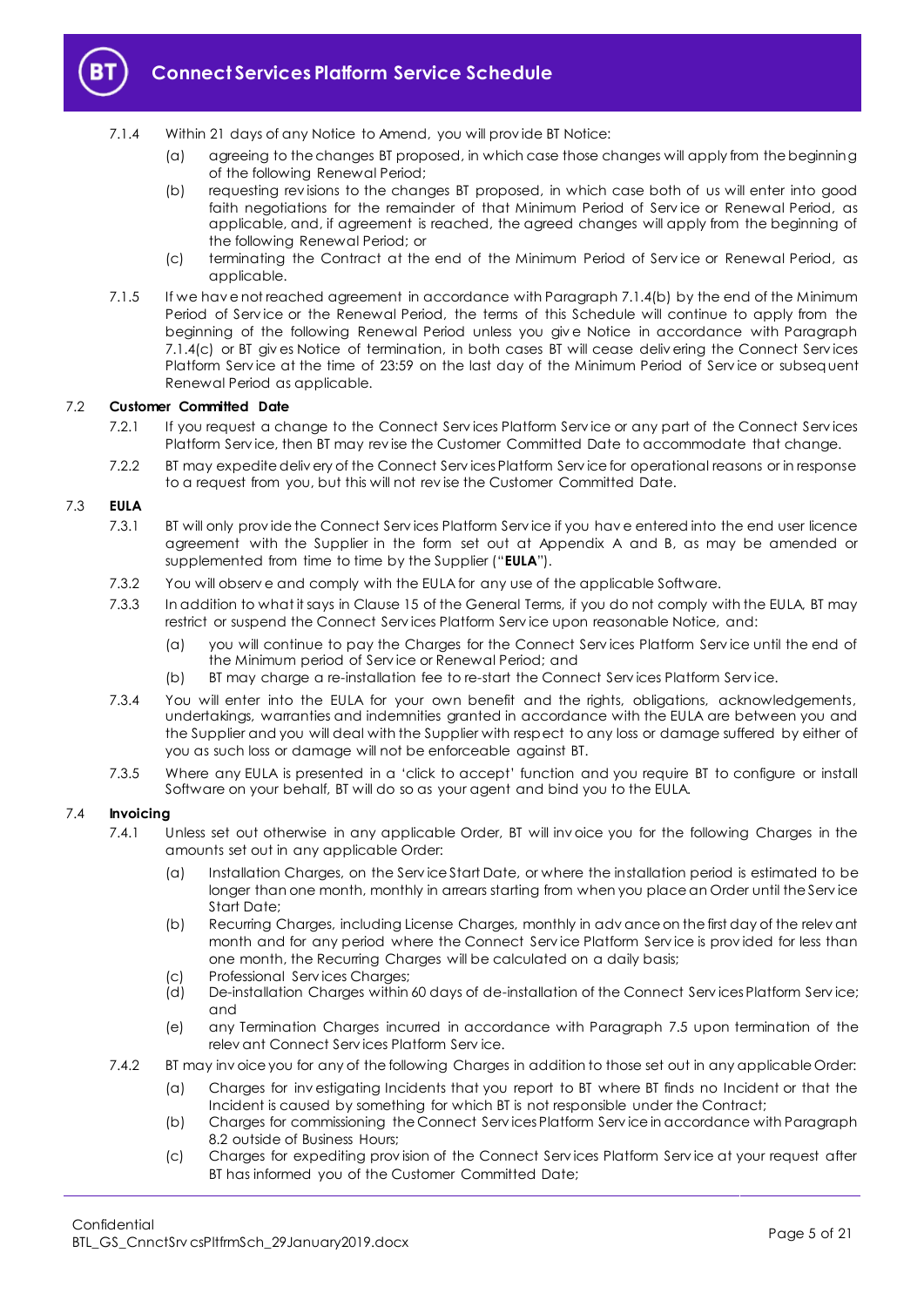

# **Connect Services Platform Service Schedule**

- (d) Charges for restoring Serv ice if the Serv ice has been suspended in accordance with Clause 10.1.2 of the General Terms; and
- (e) any other Charges as set out in any applicable Order or the BT Price List or as otherwise agreed between both of us.

#### <span id="page-5-1"></span><span id="page-5-0"></span>7.5 **Termination Charges**

- 7.5.1 If you terminate the Contract or the Connect Services Platform Service for convenience in accordance with Clause 17 of the General Terms you will pay BT:
	- (a) all outstanding Charges or payments due and payable under the Contract;
	- (b) any remaining Charges outstanding with regard to BT Equipment;
	- (c) De-installation Charges; and<br>(d) any other Charges as set out
	- any other Charges as set out in any applicable Order and any additional Charges that BT has to pay a supplier as a result of early termination of the Connect Serv ices Platform Serv ice.
- 7.5.2 In addition to the Charges set out at Paragrap[h 7.5.1](#page-5-1) abov e, if you terminate during the Minimum Period of Serv ice or any Renewal Period, you will pay BT:
	- (a) for any parts of the Connect Serv ices Platform Serv ice that were terminated during the Minimum Period of Serv ice or Renewal Period, Termination Charges, as compensation, equal to:
		- (i) 100 per cent of the Recurring Charges for any remaining months of the first 12 months of the Minimum Period of Serv ice or Renewal Period;
		- (ii) 20 per cent of the Recurring Charges for the remaining months, other than the first 12 months of the Minimum Period of Serv ice or Renewal Period; and
		- (iii) any waiv ed Installation Charges.
- 7.5.3 BT will refund to you any money you have paid in adv ance, after deducting any Charges or other payments due to BT under the Contract.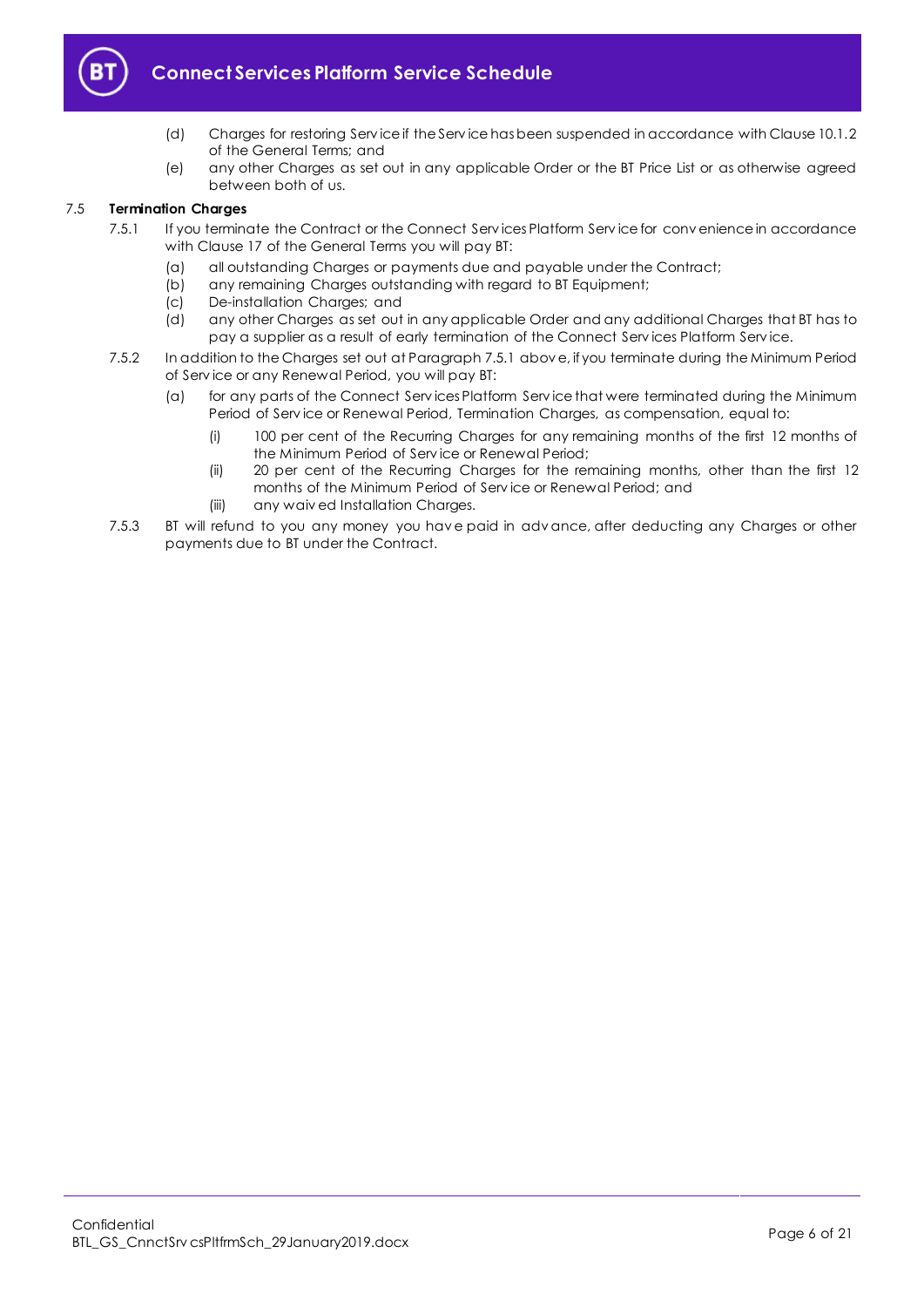

# <span id="page-6-0"></span>**Part B – Service Delivery and Management**

# <span id="page-6-1"></span>**8 BT's Obligations**

# 8.1 **Service Delivery**

Before the Serv ice Start Date and, where applicable, throughout the prov ision of the Connect Serv ices Platform Serv ice, BT:

- 8.1.1 will provide you with contact details for the Service Desk;
- 8.1.2 will comply with all reasonable health and safety rules and regulations and reasonable security requirements that apply at the Site(s) and that you hav e notified to BT in writing, but BT will not be liable if, as a result of any such compliance, BT is in breach of any of its obligations under this Contract;
- 8.1.3 will install or arrange for the installation by third party suppliers on BT`s behalf BT Equipment at a Site;
- 8.1.4 may ask you to produce proof of compliance with licensing and regulatory requirements before the Serv ice Start Date, as set out in Paragraph [9.1.4;](#page-7-0)
- 8.1.5 may, where you will not produce the proof of compliance to BT's satisfaction in accordance with Paragraph [9.1.4,](#page-7-0) suspend the Connect Serv ices Platform Serv ice deliv ery or terminate any applicable Order and any Charges set out in this Schedule or the General Terms in connection with such suspension or termination will apply; and
- 8.1.6 will prov ide you with a Customer Committed Date and will use reasonable endeav ours to meet any Customer Committed Date.

#### <span id="page-6-3"></span>8.2 **Commissioning of the Service**

Before the Serv ice Start Date, BT will:

- 8.2.1 configure the Connect Serv ices Platform Serv ice;
- 8.2.2 conduct a series of standard tests on the Connect Services Platform Service to ensure that it is configured correctly;
- 8.2.3 connect the Connect Serv ices Platform Serv ice to each Enabling Serv ice; and
- <span id="page-6-4"></span>8.2.4 on the date that BT has completed the activ ities in this Paragraph [8.2,](#page-6-3) confirm to you that the Connect Services Platform Service is av ailable for performance of any Acceptance Tests in accordance with Paragrap[h 9.2.](#page-7-1)

#### 8.3 **During Operation**

On and from the Serv ice Start Date, BT:

- 8.3.1 will respond and use reasonable endeav ours to remedy an Incident without undue delay and in accordance with the Serv ice Lev els in Part C of the Contract if BT detects or if you report an Incident;
- 8.3.2 will maintain a BT Portal to prov ide you with online access to performance reports;
- 8.3.3 may carry out Maintenance from time to time and will use reasonable endeav ours to inform you at least fiv e Business Days before any Planned Maintenance on the Connect Serv ices Platform Serv ice, the BT Network or BT Equipment, howev er, BT may inform you with less notice than normal where Maintenance is required in an emergency;
- 8.3.4 may, in the ev ent of a security breach affecting the Connect Services Platform Service, require you to change any or all of your passwords;
- 8.3.5 will not be liable for any delay in rectifying an Incident with the Connect Serv ices Platform Serv ice, where the Connect Serv ices Platform Serv ice is connected to a non-BT prov ided Enabling Serv ice and BT is unable to connect to the CSP Dev ice in order to rectify such Incident; and
- 8.3.6 where a CSP Dev ice breaks down, prov ide you a replacement CSP Dev ice.

#### 8.4 **The End of the Service**

On expiry or termination of the Connect Serv ices Platform Serv ice by either of us, BT:

- 8.4.1 will provide configuration information relating to the Connect Services Platform Service provided at the Site(s) in a format that BT reasonably specifies;
- 8.4.2 may disconnect and remov e any BT Equipment located at the Site(s); and
- 8.4.3 may delete any Content.

# <span id="page-6-2"></span>**9 Your Obligations**

#### 9.1 **Service Delivery**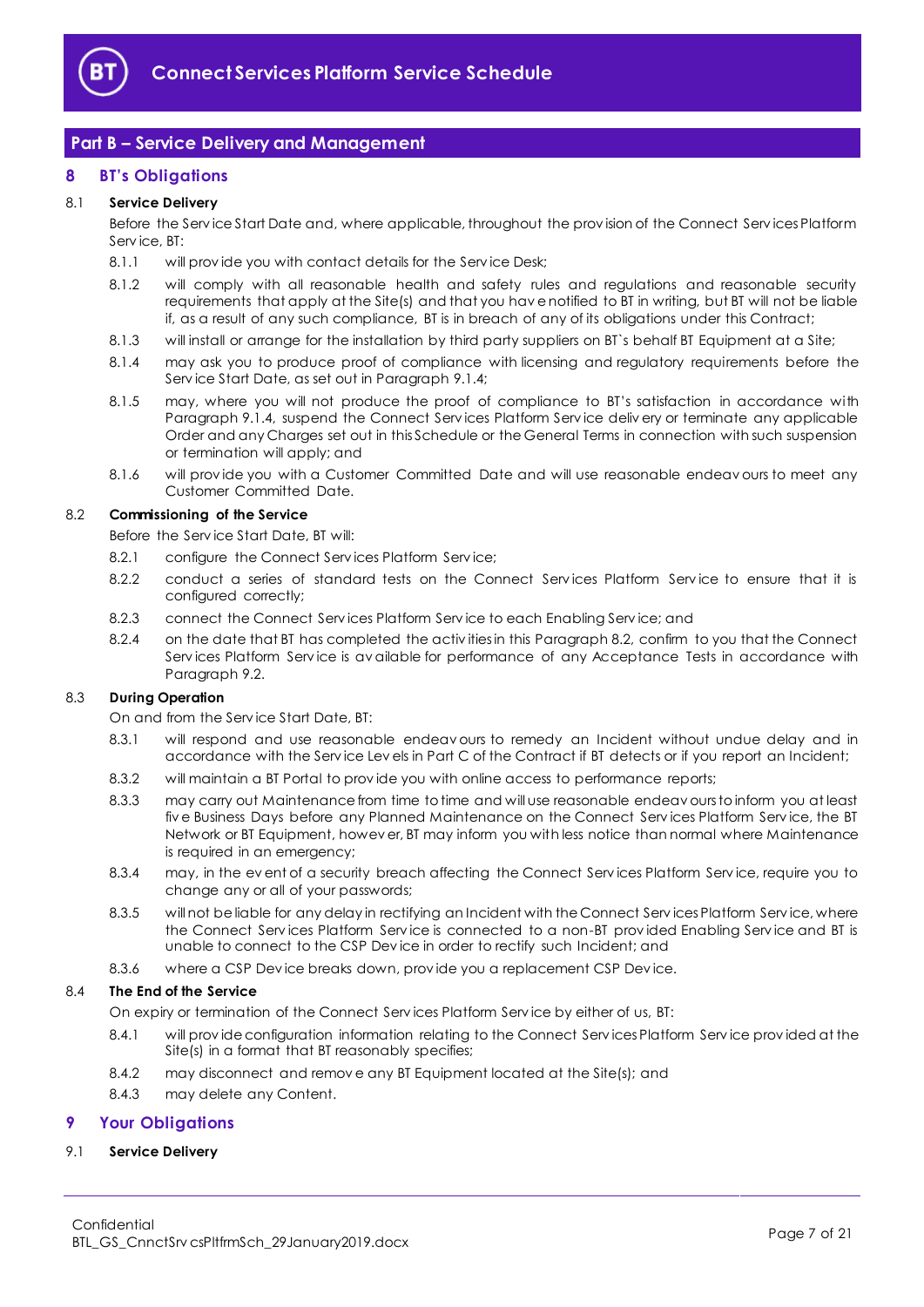

Before the Serv ice Start Date and, where applicable, throughout the prov ision of the Connect Serv ices Platform Serv ice, you will:

- 9.1.1 prov ide BT with access to any Site(s) during Business Hours, or as otherwise agreed, to enable BT to set up, deliv er and manage the Connect Serv ices Platform Serv ice;
- 9.1.2 prov ide BT with Notice of any health and safety rules and regulations and security requirements that apply at the Site(s);
- <span id="page-7-2"></span>9.1.3 in jurisdictions where an employer is legally required to make a disclosure to its Users and other employees:
	- (a) inform your Users that as part of the Connect Serv ices Platform Serv ice being deliv ered by BT, BT may monitor and report to you the use of any targeted applications by them;
	- (b) ensure that your Users hav e consented or are deemed to hav e consented to such monitoring and reporting (if such consent is legally required); and
	- (c) agree that BT will not be liable for any failure by you to comply with this Paragraph [9.1.3,](#page-7-2) you will be liable to BT for any Claims, losses, costs or liabilities incurred or suffered by BT due to your failure to comply with this Paragrap[h 9.1.3;](#page-7-2)
- <span id="page-7-0"></span>9.1.4 ensure that you and any of your Users comply with all applicable licensing and regulatory requirements for use of the Connect Serv ice Platform Serv ice, including but not limited to the local law and regulations that apply to the export and re-export of any encryption software or dev ices;
- 9.1.5 prepare and maintain the Site(s) for the installation of BT Equipment and supply of the Connect Services Platform Serv ice, including:
	- (a) prov iding a suitable and safe operational env ironment for any BT Equipment including all necessary trunking, conduits, cable trays, and telecommunications connection points in accordance with BT's reasonable instructions and applicable installation standards;
	- (b) take up or remov e any fitted or fixed floor cov erings, ceiling tiles and partition cov ers or prov ide any openings in buildings required to connect BT Equipment to appropriate telecommunications facilities in time to allow BT to undertake any necessary installation or maintenance serv ices;
	- (c) carry out any work that may be required after installation to make good any cosmetic damage caused during installation or maintenance;
	- (d) prov ide a secure, continuous power supply at the Site(s) for the operation and maintenance of the Connect Services Platform Service and BT Equipment at such points and with such connections as BT specifies, and, in order to mitigate any interruption to the Connect Serv ices Platform Serv ice resulting from failure in the principal power supply, prov ide back-up power with sufficient capacity to conform to the standby requirements of the applicable standards; and
	- (e) prov ide internal cabling between the BT Equipment and any Customer Equipment, as appropriate;
- 9.1.6 ensure, unless BT has agreed in writing to do so, that the LAN protocols and applications you use, are compatible with the Connect Serv ices Platform Serv ice;
- 9.1.7 provide your LAN details to BT when requested without undue delay;
- 9.1.8 not misuse the Connect Services Platform Service to contravene or circumvent local laws and regulations; such contrav ention will be treated as a material breach and BT may:
	- (a) suspend the Connect Serv ices Platform Serv ice and refuse to restore the Connect Serv ices Platform Serv ice until BT receiv es an acceptable assurance from you that there will be no further contrav ention or circumv ention; or
	- (b) terminate the Connect Serv ices Platform Serv ice upon written Notice;
- 9.1.9 prov ide BT with any information that is reasonably requested by any regulatory body, legal authority or gov ernment entity in any country in connection with the encryption capabilities of the Connect Serv ices Platform Serv ice;
- 9.1.10 obtain any local import and User licenses and any necessary written authority from the relevant regulatory bodies to enable BT to prov ide you with the Connect Serv ices Platform Serv ice;
- 9.1.11 hav e the requisite licences in place for Virtual Routing Serv ice and Virtual Serv ices Hosting Serv ice, as set out in the applicable Order; and
- 9.1.12 provide BT with any documentation reasonably required in order to deliver the Connect Services Platform Serv ice, including documentation relating to the Enabling Serv ices set out in Paragrap[h 5.](#page-2-1)

# <span id="page-7-3"></span><span id="page-7-1"></span>9.2 **Acceptance Tests**

9.2.1 You will carry out the Acceptance Tests for the Connect Services Platform Service within five Business Days after receiv ing Notice from BT in accordance with Paragrap[h 8.2.4](#page-6-4) ("**Acceptance Test Period**").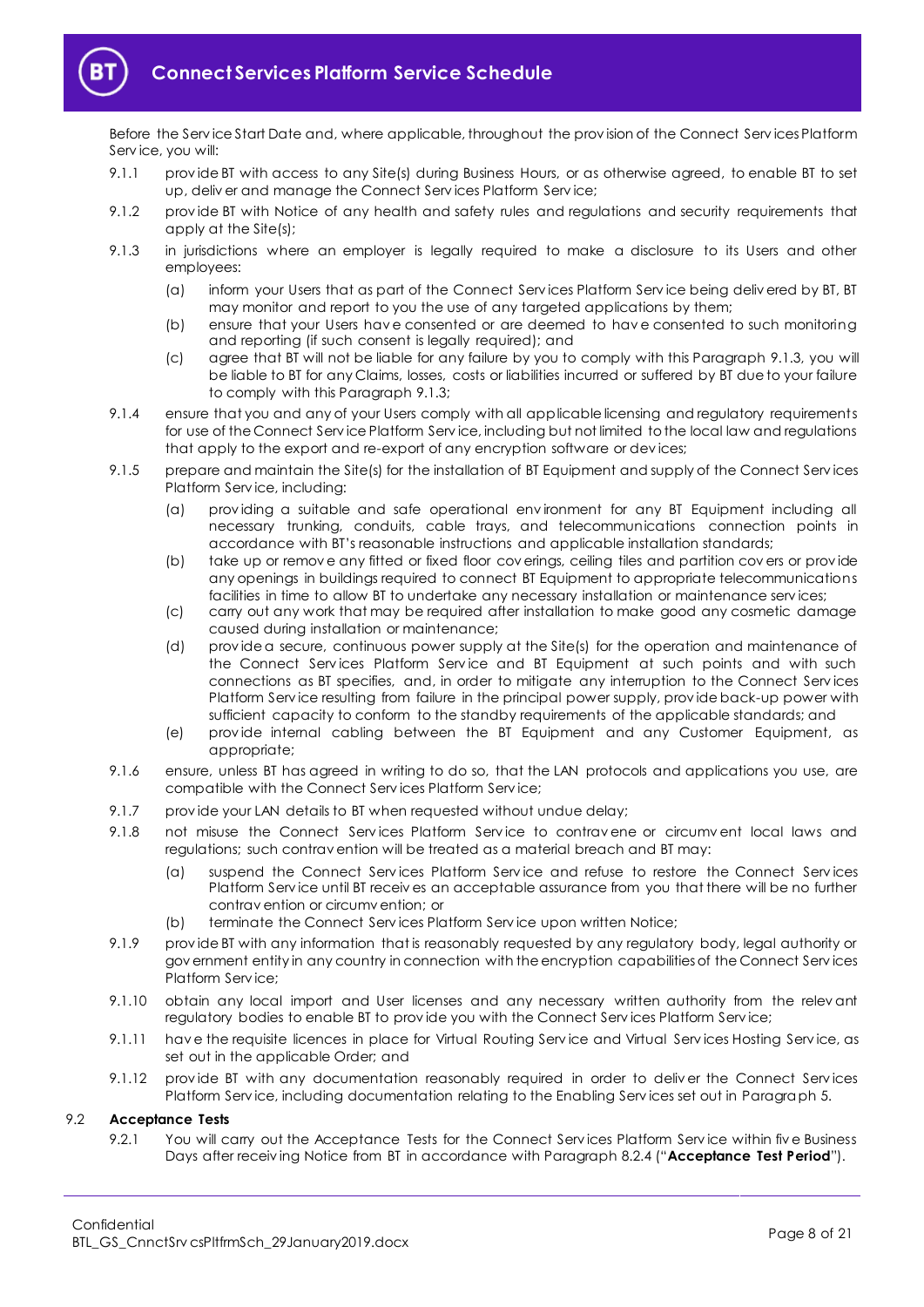

- <span id="page-8-1"></span>9.2.2 The Connect Services Platform Service is accepted by you if you confirm acceptance in writing during the Acceptance Test Period or is treated as being accepted by you if you do not prov ide BT with Notice to the contrary by the end of the Acceptance Test Period.
- 9.2.3 Subject to Paragraph [9.2.4,](#page-8-0) the Serv ice Start Date will be the earlier of the following:
	- (a) the date that you confirm or BT deems acceptance of the Connect Serv ices Platform Serv ice in writing in accordance with Paragrap[h 9.2.2;](#page-8-1) or
	- (b) the date of the first day following the Acceptance Test Period.
- <span id="page-8-0"></span>9.2.4 If, during the Acceptance Test Period, you prov ide BT Notice that the Acceptance Tests hav e not been passed, BT will remedy the non-conformance without undue delay and prov ide you Notice that BT has remedied the non-conformance and inform you of the Serv ice Start Date.

# 9.3 **During Operation**

On and from the Serv ice Start Date, you will:

- 9.3.1 ensure that Users report Incidents to the Customer Contact and not to the Service Desk;
- 9.3.2 ensure that the Customer Contact will take Incident reports from Users and pass these to the Serv ice Desk using the reporting procedures agreed between both of us, and is av ailable for all subsequent Incident management communications;
- 9.3.3 monitor and maintain any Customer Equipment connected to the Connect Services Platform Service or used in connection with a Connect Serv ices Platform Serv ice;
- 9.3.4 ensure that any Customer Equipment that is connected to the Connect Serv ices Platform Serv ice or that you use, directly or indirectly, in relation to the Connect Serv ices Platform Serv ice is:
	- (a) connected using the applicable BT Network termination point, unless you hav e BT's permission to connect by another means;
	- (b) adequately protected against v iruses and other breaches of security;
	- (c) technically compatible with the Connect Serv ices Platform Serv ice and will not harm or damage BT Equipment, the BT Network, or any of BT's suppliers' or subcontractors' network or equipment; and
	- (d) approv ed and used in accordance with relev ant instructions, standards and Applicable Law and any safety and security procedures applicable to the use of that Customer Equipment;
- 9.3.5 immediately disconnect any Customer Equipment, or adv ise BT to do so at your expense, where Customer Equipment:
	- (a) does not meet any relev ant instructions, standards or Applicable Law; or
	- (b) contains or creates material that is in breach of the Acceptable Use Policy and you are contacted by BT about such material,

and redress the issue with the Customer Equipment prior to reconnection to the Connect Serv ices Platform Serv ice;

- 9.3.6 distribute, manage and maintain access profiles, passwords and other systems administration information relating to the control of Users' access to the BT Portal;
- 9.3.7 ensure the security and proper use of all v alid User access profiles, passwords and other systems administration information used in connection with the BT Portal and:
	- (a) immediately terminate access for any person who is no longer a User;
	- (b) inform BT immediately if a User's ID or password has, or is likely to, become known to an unauthorised person, or is being or may be used in an unauthorised way;
	- (c) take all reasonable steps to prev ent unauthorised access to the BT Portal;
	- (d) satisfy BT's security checks if a password is lost or forgotten; and
	- (e) change any or all passwords or other systems administration information used in connection with the BT Portal if BT requests you to do so in order to ensure the security or integrity of the Connect Serv ices Platform Serv ice.
- 9.3.8 before reporting an Incident to BT, ensure that any Enabling Service is working correctly;
- 9.3.9 not use the Connect Serv ices Platform Serv ice or Software for the benefit of any third party (including timesharing and serv ice bureau use), nor permit any person to do so;
- 9.3.10 not disclose any information in relation to the performance of the Connect Serv ices Platform Serv ice to any third party without BT's prior written consent; and
- 9.3.11 duplicate and store Content you wish to keep on other devices not connected to the Connect Services Platform Serv ice.

# 9.4 **The End of the Service**

On expiry or termination of the Connect Serv ices Platform Serv ice by either of us, you will: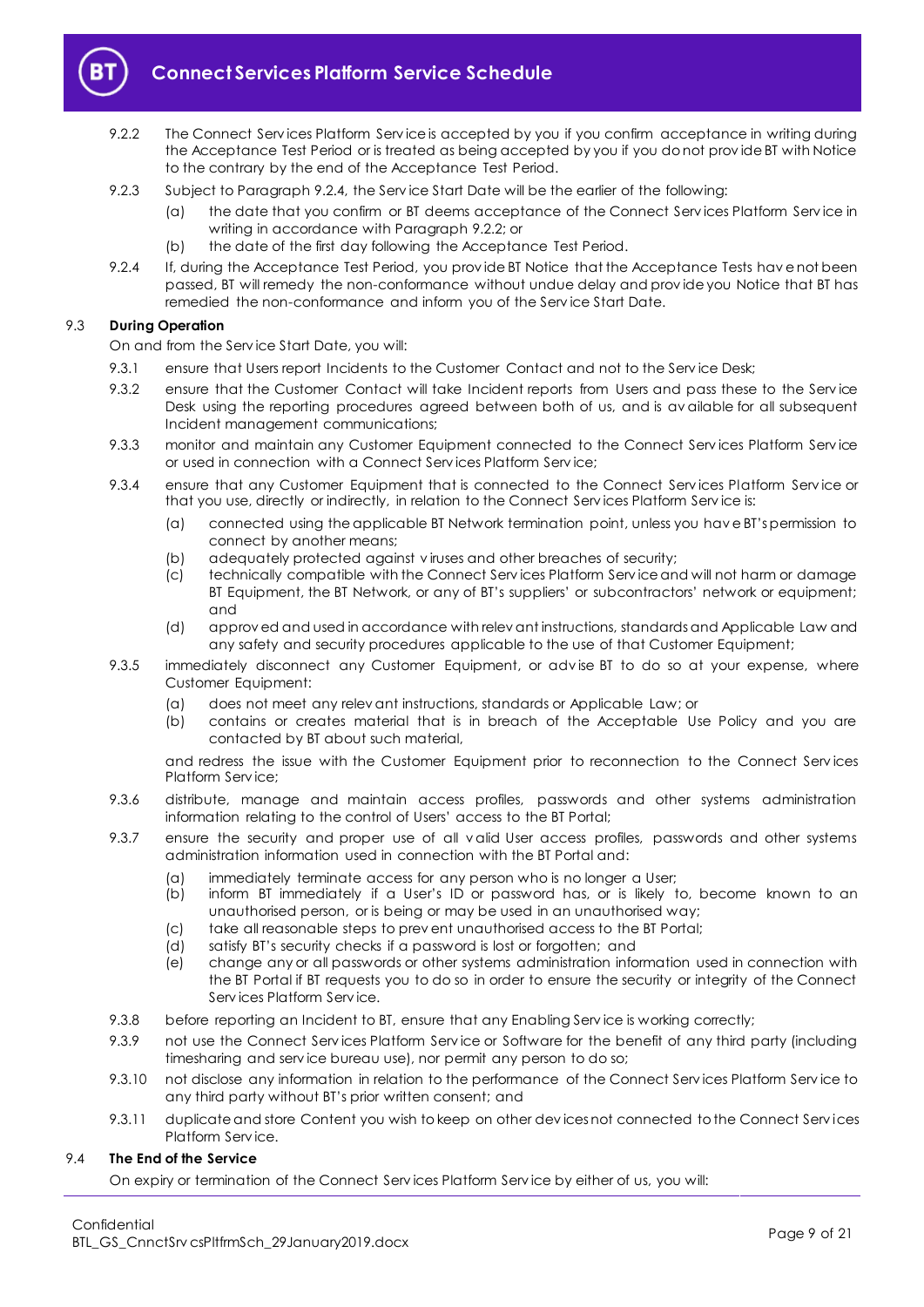

# **Connect Services Platform Service Schedule**

- 9.4.1 provide BT with all reasonable assistance necessary to remove BT Equipment from the Site(s);
- 9.4.2 disconnect any Customer Equipment from BT Equipment located at the Site(s);
- 9.4.3 not dispose of or use BT Equipment other than in accordance with BT's written instructions or authorisation;
- 9.4.4 arrange for any BT Equipment located at the Site(s) to be returned to BT; and
- 9.4.5 be liable for any reasonable costs of recov ery that BT incurs in recov ering the BT Equipment.

# <span id="page-9-0"></span>**10 Notification of Incidents**

Where you become aware of an Incident:

- 10.1 the Customer Contact will report it to the Service Desk;
- <span id="page-9-1"></span>10.2 BT will giv e you a Ticket;
- <span id="page-9-2"></span>10.3 BT will inform you when it believ es the Incident is cleared and will close the Ticket when:
	- 10.3.1 you confirm that the Incident is cleared within 24 hours after hav ing been informed; or
	- 10.3.2 BT has attempted unsuccessfully to contact you, in the way agreed between both of us in relation to the Incident, and you hav e not responded within 24 hours following BT's attempt to contact you.
- <span id="page-9-3"></span>10.4 If you confirm that the Incident is not cleared within 24 hours after hav ing been informed, the Ticket will remain open, and BT will continue to work to resolv e the Incident.
- 10.5 Where BT becomes aware of an Incident, Paragraphs [10.2,](#page-9-1) [10.3](#page-9-2) and [10.4](#page-9-3) will apply.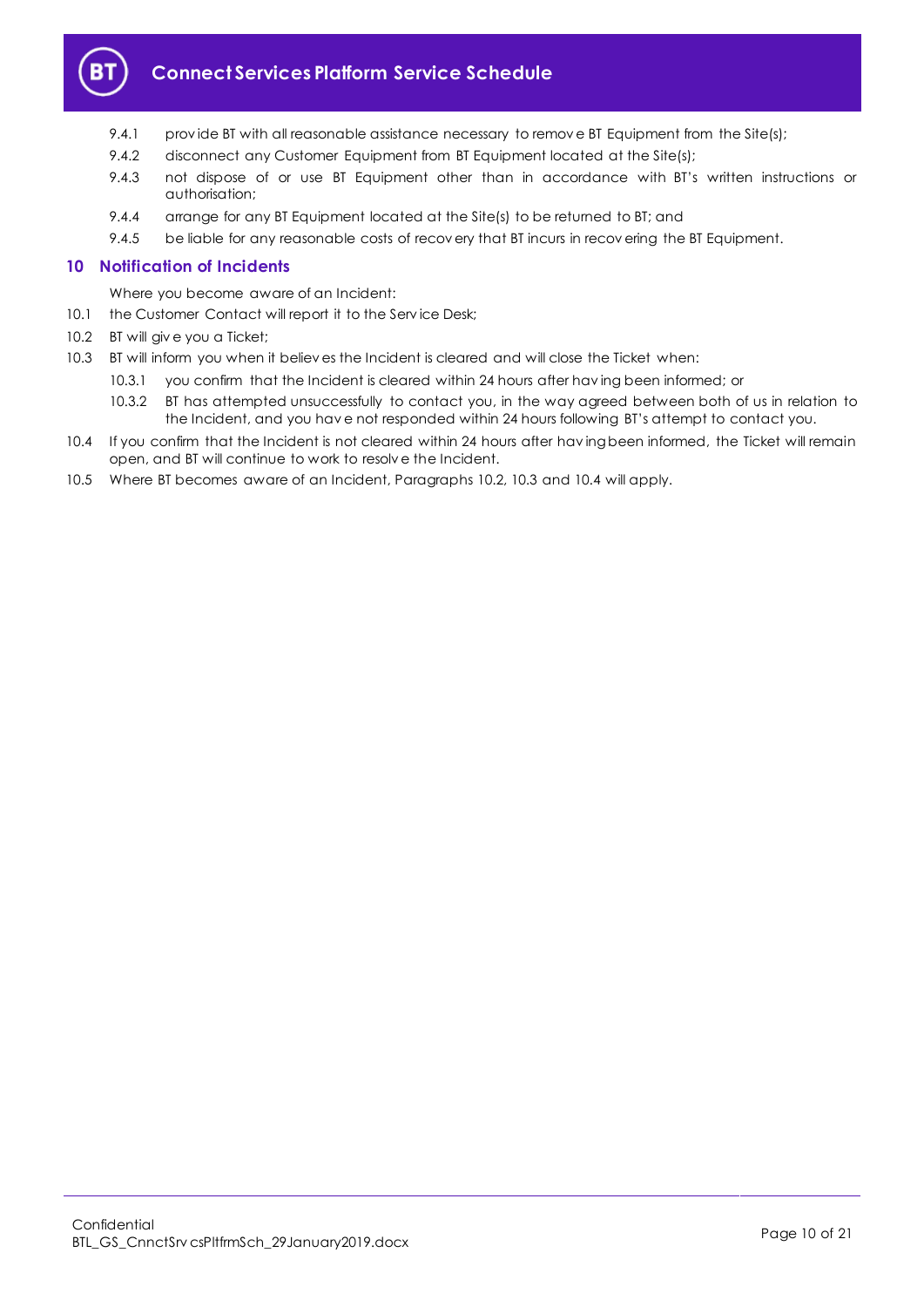

# <span id="page-10-0"></span>**Part C – Service Levels**

### <span id="page-10-1"></span>**11 On Time Delivery**

#### <span id="page-10-8"></span>11.1 **On Time Delivery Service Level**

BT will deliv er the Connect Serv ices Platform Serv ice on or before the Customer Committed Date ("**On Time Delivery Service Level**").

#### <span id="page-10-3"></span>11.2 **On Time Delivery Service Credits**

- 11.2.1 If BT does not meet the On Time Deliv ery Serv ice Lev el, you may claim On Time Deliv ery Serv ice Credits if you hav e reported the Qualifying Incident in accordance with Paragraph [10,](#page-9-0) for each day after the Customer Committed Date until the Serv ice Start Date as set out in this Paragraph [11.2.](#page-10-3)
- 11.2.2 On Time Deliv ery Serv ice Credits are av ailable up to a maximum amount equal to 100 per cent of the monthly Recurring Charge for the affected Site.
- 11.2.3 If both of us hav e agreed a rev ised Customer Committed Date in writing, or if BT exercises its right to rev ise the Customer Committed Date as set out in Paragraph [7.2,](#page-4-2) the calculation of any On Time Deliv ery Serv ice Credits will be made by reference to the rev ised Customer Committed Date.

#### 11.3 **Exception**

The On-Time Deliv ery Serv ice Lev el does not apply to upgrades or changes to the Connect Serv ices Platform Service, unless these require the installation of new components and have an agreed delivery date, in which case the Customer Committed Date will be that agreed deliv ery date.

# <span id="page-10-2"></span>**12 Service Availability**

#### <span id="page-10-5"></span>12.1 **Availability Service Level**

- 12.1.1 From the Service Start Date, BT will provide the Connect Services Platform Service with a target av ailability corresponding to the applicable SLA Category for the Site as set out in the applicable Order, as set out in the table in paragraph [12.2.1](#page-10-4) ("**Availability Service Level**")
- 12.1.2 You may request Av ailability Serv ice Credits for Sev erity Lev el 1 Incidents at either:
	- (a) the Standard Av ailability Serv ice Credit Rate, as set out in Paragraph [12.3.4;](#page-11-1) or
	- (b) as applicable, the Elev ated Av ailability Serv ice Credit Rate, as set out in Paragraph [12.3.5.](#page-11-2)

#### <span id="page-10-4"></span>12.2 **SLA Categories**

12.2.1 The following table sets out the Av ailability Annual Targets, the Maximum Annual Av ailability Downtime, the Maximum Monthly Av ailability Downtime, the Standard Av ailability Serv ice Credit Rate, the Elev ated Av ailability Serv ice Credit Rate and the Serv ice Credit Interv al for each SLA Category:

| <b>SLA</b><br>Category | <b>Availability</b><br><b>Annual Target</b> | Maximum<br>Annual<br><b>Availability</b><br>Downtime | Maximum<br><b>Monthly</b><br>Availability<br>Downtime | <b>Standard</b><br><b>Availability</b><br>Service Credit<br>Rate | Elevated<br>Availability<br><b>Service Credit</b><br>Rate | <b>Service Credit</b><br>Interval |
|------------------------|---------------------------------------------|------------------------------------------------------|-------------------------------------------------------|------------------------------------------------------------------|-----------------------------------------------------------|-----------------------------------|
| $Cat A++$              | $299.999\%$                                 | 5 minutes                                            | 0 minutes                                             | 4%                                                               | 8%                                                        | $5 \text{ min}$                   |
| Cat A+                 | $299.99\%$                                  | hour                                                 | 0 minutes                                             | 4%                                                               | 8%                                                        | 5 min                             |
| Cat A1                 | $299.97\%$                                  | 3 hours                                              | 0 minutes                                             | 4%                                                               | 8%                                                        | l hour                            |
| Cat A                  | $\geq 99.95\%$                              | 4 hours                                              | 0 minutes                                             | $4\%$                                                            | $8\%$                                                     | hour                              |
| Cat B                  | $\geq 99.90\%$                              | 8 hours                                              | l hour                                                | $4\%$                                                            | $8\%$                                                     | 1 hour                            |
| Cat C                  | $\geq 99.85\%$                              | 13 hours                                             | 3 hours                                               | 4%                                                               | 4%                                                        | hour                              |
| Cat D                  | $\geq 99.80\%$                              | 7 hours                                              | $\overline{5}$ hours                                  | $4\%$                                                            | 4%                                                        | hour                              |
| Cat E                  | $\geq 99.70\%$                              | 26 hours                                             | 7 hours                                               | 4%                                                               | $4\%$                                                     | hour .                            |
| Cat F                  | $\geq 99.50\%$                              | 43 hours                                             | $\overline{9}$ hours                                  | $4\%$                                                            | $4\%$                                                     | hour                              |
| Cat G                  | $299.00\%$                                  | 87 hours                                             | Thours                                                | 4%                                                               | 4%                                                        | hour                              |
| Cat H                  | $298.00\%$                                  | 75 hours                                             | 13 hours                                              | 4%                                                               | 4%                                                        | hour                              |
| Cat I                  | $\geq 97.00\%$                              | 262 hours                                            | 5 hours                                               | 4%                                                               | 4%                                                        | hour                              |

#### <span id="page-10-6"></span>12.3 **Availability Service Credits**

- 12.3.1 If a Sev erity Lev el 1 Incident occurs, BT will measure the Av ailability Downtime for the Site(s) starting from when you report or BT giv es you notice of a Qualifying Incident, and ending when BT closes the Incident in accordance with Paragrap[h 10.3.](#page-9-2)
- 12.3.2 BT will measure the Av ailability Downtime in units of full minutes during the Contracted Maintenance Hours.
- <span id="page-10-7"></span>12.3.3 BT will then calculate the cumulativ e Av ailability Downtime for the calendar months in which the Sev erity Level 1 Incident occurred ("Cumulative Monthly Availability Downtime") and for the previous 12 consecutiv e calendar months (the "**Cumulative Annual Availability Downtime**"), but in the ev ent that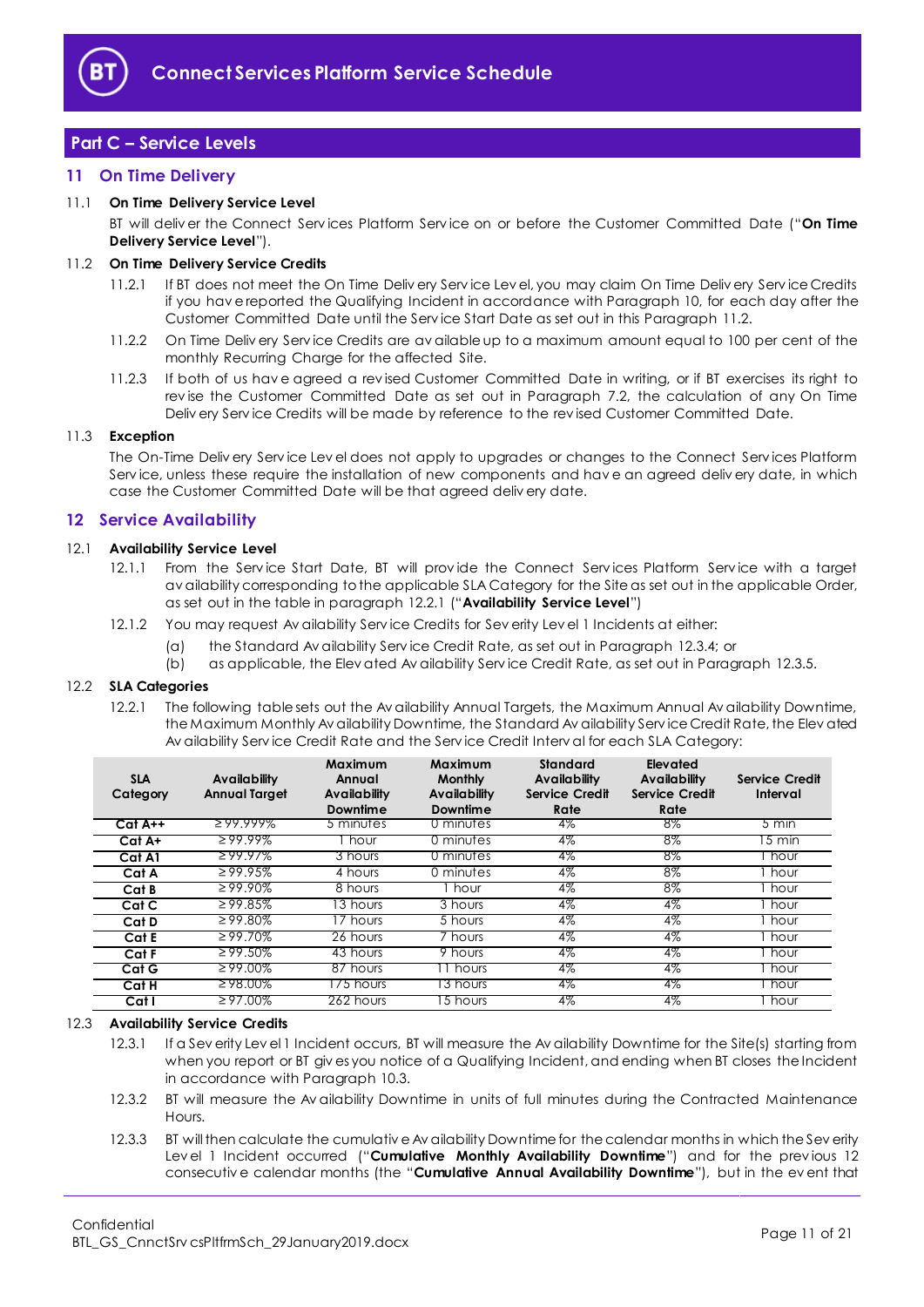the Site has been installed for less than 12 consecutiv e months, BT will apply an assumed Cumulative Annual Av ailability Downtime for the prev ious 12 consecutiv e months using the Av ailability Downtime data recorded to date.

- <span id="page-11-1"></span>12.3.4 If the Cumulativ e Monthly Av ailability Downtime of the Connect Serv ices Platform Serv ice exceeds the Maximum Monthly Av ailability Downtime, you may request Av ailability Serv ice Credits at the Standard Av ailability Serv ice Credit Rate for each Serv ice Credit Interv al abov e the Maximum Annual Av ailability Downtime.
- <span id="page-11-2"></span>12.3.5 If the Cumulativ e Annual Av ailability Downtime of the Connect Serv ices Platform Serv ice exceeds the Maximum Annual Av ailability Downtime, you may request Av ailability Serv ice Credits for all further Sev erity Lev el 1 Incidents at the Elev ated Av ailability Serv ice Credit Rate for each started Serv ice Credit Interv al abov e the Maximum Annual Av ailability Downtime up to and until the Cumulativ e Annual Av ailability Downtime by Serv ice is less than the Maximum Annual Av ailability Downtime.

# <span id="page-11-0"></span>**13 Requests for Service Credits**

- <span id="page-11-3"></span>13.1 You may request applicable Serv ice Credits within 28 days of the end of the calendar month in which a Qualifying Incident occurred by prov iding details of the reason for the claim. Any failure by you to submit a request in accordance with this Paragraph [13.1](#page-11-3) will constitute a waiv er of any claim for Serv ice Credits for that calendar month.
- 13.2 Upon receipt of a v alid request for Serv ice Credits in accordance with Paragrap[h 13.1:](#page-11-3)
	- 13.2.1 BT will issue you with the applicable Service Credits by deducting those Service Credits from your invoice within two billing cycles of the request being receiv ed; and
	- 13.2.2 following expiry or termination of the Contract where no further invoices are due to be issued by BT, BT will pay you the Serv ice Credits in a reasonable period of time.
- 13.3 Serv ice Credits for all Serv ice Lev els will be aggregated and are av ailable up to a maximum amount equal to 100 per cent of the monthly Recurring Charge for the affected Site.
- 13.4 All Service Levels and Service Credits will be calculated in accordance with information recorded by, or on behalf of, BT.
- 13.5 The Serv ice Lev els under this Schedule will not apply:
	- 13.5.1 in the ev ent that Clause 8 or Clause 23 of the General Terms applies;
	- 13.5.2 during any trial period of the Connect Services Platform Service;
	- 13.5.3 to Simple Serv ice Requests; or
	- 13.5.4 to any Incident not reported in accordance with Paragrap[h 10.](#page-9-0)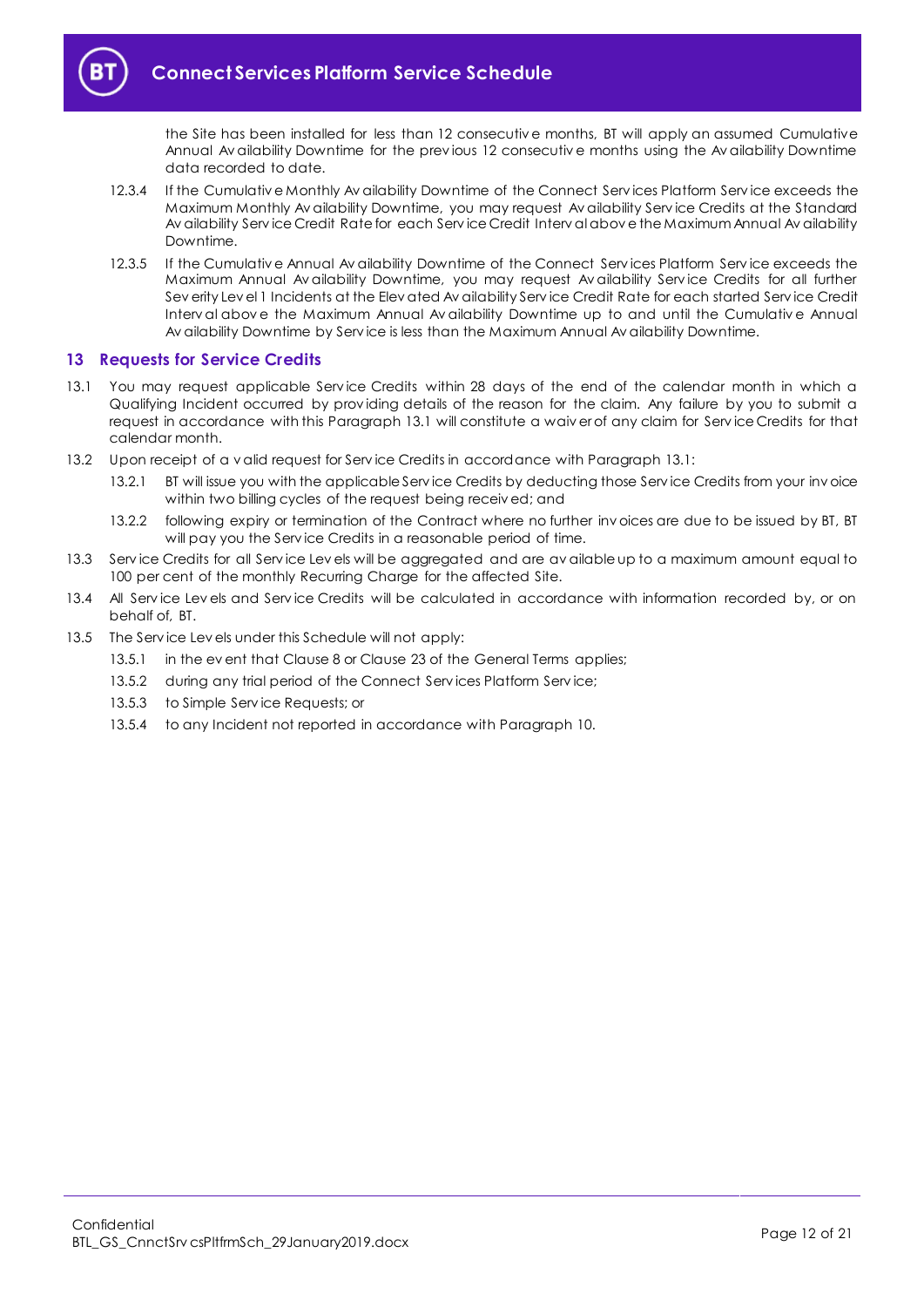

# <span id="page-12-0"></span>**Part D – Defined Terms**

#### <span id="page-12-1"></span>**14 Defined Terms**

In addition to the defined terms in the General Terms, capitalised terms in this Schedule will hav e the below meanings (and in the case of conflict between these defined terms and the defined terms in the General Terms, these defined terms will take precedence for the purposes of this Schedule). BT has repeated some definitions in this Schedule that are already defined in the General Terms. This is to make it easier for you to find the definitions when reading this Schedule.

"**Acceptance Test Period**" has the meaning giv en in Paragrap[h 9.2.1.](#page-7-3)

"**Acceptance Tests**" means those objectiv e tests conducted by you that when passed confirm that you accept the Connect Serv ices Platform Serv ice and that the Connect Serv ices Platform Serv ice is ready for use sav e for any minor non-conformities that will be resolv ed as an Incident in accordance with Paragrap[h 10.](#page-9-0)

"**Availability**" means the period of time when the Connect Serv ices Platform Serv ice is functioning.

"**Availability Annual Target**" has the meaning giv en in the table at Paragraph [12.1](#page-10-5) for the relev ant SLA Category. "**Availability Downtime**" means the period of time during which a Sev erity Lev el 1 Incident exists as measured by BT in accordance with Paragraph [12.3.1.](#page-10-6)

"**Availability Service Credit**" means the Serv ice Credit av ailable for a failure to meet the Av ailability Serv ice Lev el, as set out in Paragraph [12.3.4](#page-11-1) an[d 12.3.5.](#page-11-2)

"**Availability Service Level**" has the meaning giv en in in Paragraph [12.1.](#page-10-5)

"**BT Network**" means the communications network owned or leased by BT.

"**BT Portal**" means an online web page you can access to v iew the current status of your Connect Serv ices Platform Serv ice.

"**BT Price List**" means the document containing a list of BT's charges and terms that may be accessed at: [www.bt.com/pricing](http://www.bt.com/pricing) (or any other online address that BT may advise you).

"**Business Hours**" means between the hours of 0800 and 1700 in a Business Day.

"**Connect Services Platform Service**" has the meaning giv en in Paragrap[h 1.](#page-1-3)

"**CSP Device**" means the CSP Hardware and the Operating System Software Layer which, for the purposes of this Schedule, is BT Equipment.

"**CSP Hardware**" means any equipment (including Software embedded in or run on such equipment) that is able to run the Operating System Software Layer, that BT prov ides, maintains or manages as part of the Connect Serv ices Platform Serv ice, that is located at a Site, and for the purposes of this Schedule, is BT Equipment.

"**Content**" means applications, data, information (including emails), v ideo, graphics, sound, music, photographs, software or any other material.

"**Contracted Maintenance Hours**" means the times during which BT will prov ide maintenance for BT Equipment, which are Business Hours unless set out otherwise in any applicable Order.

"**Cumulative Monthly Availability Downtime**" has the meaning giv en in Paragrap[h 12.3.3.](#page-10-7)

"**Customer Equipment**" means any equipment including any software, other than BT Equipment, used by you in connection with a Connect Serv ices Platform Serv ice.

"**De-installation Charges**" means the charges payable by you on de-installation of the Connect Serv ices Platform Serv ice that are equal to the then current rates for Installation Charges on the date of de-installation.

"**Elevated Availability Service Credit Rate**" means the applicable rate as set out in the table at Paragraph [12.2.1](#page-10-4) for the relev ant SLA Category.

"**Enabling Service**" has the meaning giv en in Paragrap[h 5.1.](#page-2-6)

"**EULA**" has the meaning giv en in Paragraph [7.3.](#page-4-3)

"**General Terms**" means the general terms to which this Schedule is attached or can be found at www.bt.com/terms, and that form part of the Contract.

"**Incident**" means a failure to meet the On Time Deliv ery Serv ice Lev el or an unplanned interruption to, or a reduction in the quality of, the Connect Serv ices Platform Serv ice or particular element of the Connect Serv ices Platform Serv ice.

"**Installation Charges**" means those Charges set out in any applicable Order in relation to installation of the Connect Serv ices Platform Serv ice, Customer Equipment or BT Equipment as applicable.

"**Internet**" means a global system of interconnected networks that use a standard Internet Protocol to link dev ices worldwide.

"**Internet Protocol**" or "**IP**" means a communications protocol for dev ices connected to the Internet that specifies the format for addresses and units of transmitted data.

"**Image**" means a v alid KVM qcow2 software image of the Virtual Serv ice.

"**Licence Charges**" means the Charges for Virtual Serv ices Hosting Serv ice and for Virtual Routing Serv ice, which are also Recurring Charges.

"**Local Area Network**" or "**LAN**" means the infrastructure that enables the ability to transfer IP serv ices within Site(s) (including data, v oice and v ideo conferencing serv ices).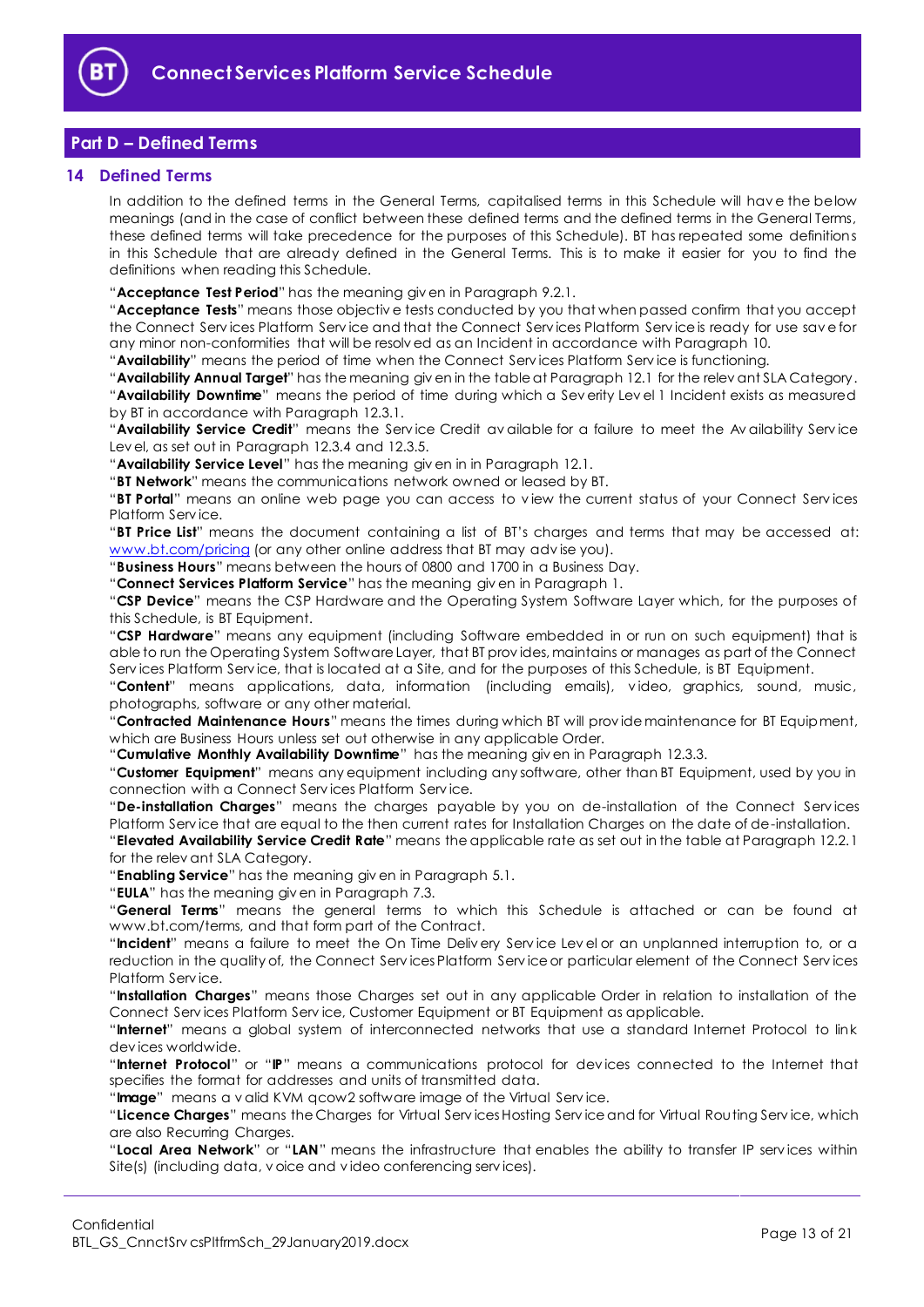

"**Maximum Annual Availability Downtime**" has the meaning giv en in the table at Paragraph [12.1](#page-10-5) for the relev ant SLA Category.

"**Maximum Monthly Availability Downtime**" has the meaning giv en in the table at Paragraph [12.1](#page-10-5) for the relev ant SLA Category.

"**Minimum Period of Service**" means a period of 12 consecutiv e months beginning on the Serv ice Start Date, unless set out otherwise in any applicable Order.

"**Monthly Recurring Charges**" means the monthly Recurring Charges for the Connect Serv ices Platform Serv ice. "**Notice to Amend**" has the meaning giv en in Paragraph [7.1.3.](#page-3-3)

"**On Time Delivery Service Credits**" means the Serv ice Credit av ailable for a failure to meet the On Time Deliv ery Serv ice Lev el, which are equal to 4 per cent of the Recurring Charges for the applicable Site, per day.

"**On Time Delivery Service Level**" has the meaning giv en in Paragrap[h 11.1.](#page-10-8)

"**Operating System Software Layer**" means the operating system running on the CSP Hardware that manages the hardware resources (central processing unit/memory/storage) and acts as a v irtualization layer to abstract the serv ice functions implemented by each Virtual Serv ice from the underlying hardware.

"**Planned Maintenance**" means any Maintenance BT has planned to do in adv ance.

"**Professional Services**" means those serv ices prov ided by BT which are labour related serv ices.

"**Qualifying Incident**" means an Incident, except where any of the following ev ents hav e occurred:

- (a) the Connect Serv ices Platform Serv ice has been modified or altered in any way by you, or by BT in accordance with your instructions;
- (b) Planned Maintenance;
- (c) you hav e performed any network configurations that BT did not approv e;
- (d) an Incident has been reported and BT cannot confirm that an Incident exists after performing tests; or
- (e) you requested BT to test the Connect Serv ices Platform Serv ice at a time when no Incident has been detected or reported.

"**Recurring Charges**" means the Charges for the Connect Serv ices Platform Serv ice or applicable part of the Connect Serv ices Platform Serv ice that are inv oiced repeatedly in ev ery payment period (e.g. ev ery month), as set out in any applicable Order.

"**Renewal Period**" means for each Connect Serv ices Platform Serv ice, the initial 12 month period following the Minimum Period of Serv ice, and each subsequent 12 month period.

"**Service Credit Interval**" has the meaning giv en in the table at Paragraph [12.1](#page-10-5) for the relev ant SLA Category.

"**Service Desk**" means the helpdesk that you are able to contact to submit serv ice requests, report Incidents and ask questions about the Connect Serv ices Platform Serv ice.

"**Service Level**" means each of the On Time Deliv ery Serv ice Lev el, the Av ailability Serv ice Lev el.

"**Service Management Boundary**" has the meaning giv en in Paragrap[h 4.1.](#page-2-7)

"**Service Options**" has the meaning giv en in Paragrap[h 3.](#page-1-5)

"**Severity Level 1 Incident**" means a Qualifying Incident that cannot be circumv ented and that constitutes a complete loss of serv ice at the Site(s).

"**Simple Service Request**" means small requests, as set out on the BT Portal, for predefined simple configuration changes to the Connect Serv ices Platform Serv ice, which hav e no impact on your inv entory.

"**Site**" means a location at which the Connect Serv ices Platform Serv ice is prov ided.

"**SLA Category**" means the category, as set out in any applicable Order, which, in accordance with the table set out at Paragrap[h 12.1,](#page-10-5) specifies the following in relation to the Connect Serv ices Platform Serv ice, Site:

- (a) Av ailability Annual Target;
- (b) Maximum Annual Av ailability Downtime;
- (c) Maximum Monthly Av ailability Downtime; and
- (d) Serv ice Credit Interv al.

"**Standard Availability Service Credit Rate**" means the applicable rate as set out in the table at Paragraph [12.2.1](#page-10-4) for the relev ant SLA Category.

"**Standard Service Components**" has the meaning giv en in Paragraph [2.](#page-1-4)

"**Technically Compliant**" means a status where a Virtual Serv ice passes performance testing and deliv ers the features on a functional feature set accepted and agreed by and within BT.

"**Ticket**" means the unique reference number prov ided by BT for an Incident and that may also be known as a "**fault reference number**".

"**Virtual Machine**" means a software computer that, like a physical computer, runs an operating system and applications, that is comprised of a set of specification and configuration files and is backed by the physical resources of the CSP Dev ice.

"**Virtual Routing Service**" means a v irtual serv ice that is compatible with the Connect Serv ices Platform Serv ice and provides routing capabilities to the CSP Device. The Virtual Routing Service also provides BT with management connectiv ity to the Connect Serv ices Platform Serv ice to manage the Standard Serv ice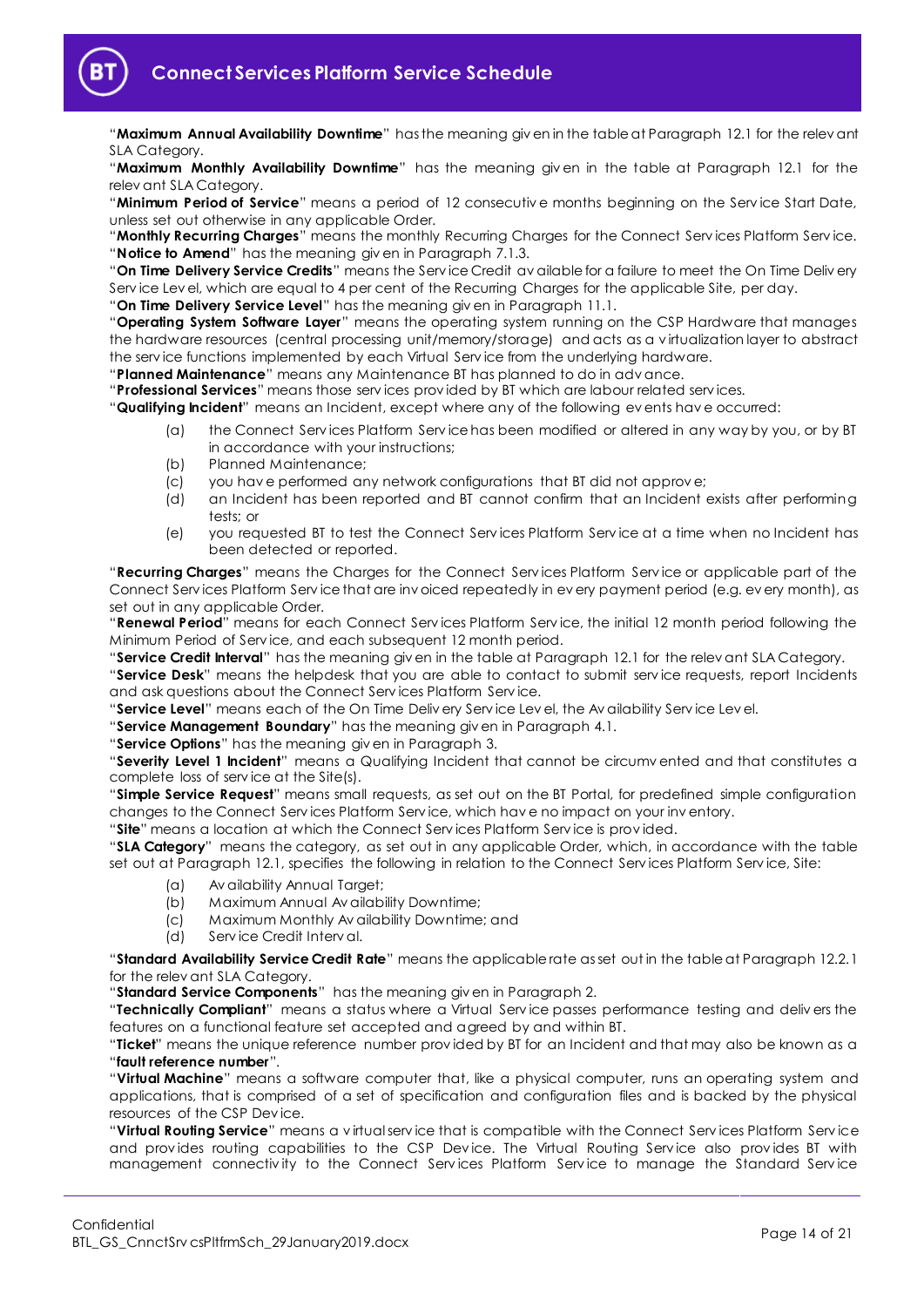

Components set out in Paragraph [2](#page-1-4) and the Serv ice Options set out in Paragraph [3](#page-1-5) and as further set out in Paragraph [3.1.](#page-1-6)

"**Virtual Service**" means an application that is hosted on the Virtual Serv ices Hosting Serv ice.

"**Virtual Services Hosting Service**" means a hosting serv ice of the Virtual Serv ice on the CSP Dev ice as further set out in Paragraph [3.2.](#page-2-8)

"**Virtual Services Management and Orchestration**" means a centrally BT hosted orchestration solution used to perform the tasks of resources management, lifecycle Virtual Machine management and Virtual Serv ice workflow management, including activ ation of the Virtual Routing Serv ice centrally for the Connect Serv ices Platform Serv ice as further set out in Paragraph [2.2.](#page-1-7)

"**VNF**" means Virtual Network Function.

"**WAN**" means Wide Area Network, the infrastructure that enables the transmission of data between Sites.

"**WEEE**" has the meaning giv en in Paragraph [6.3.1.](#page-3-4)

"**WEEE Directive**" has the meaning giv en in Paragrap[h 6.3.1.](#page-3-4)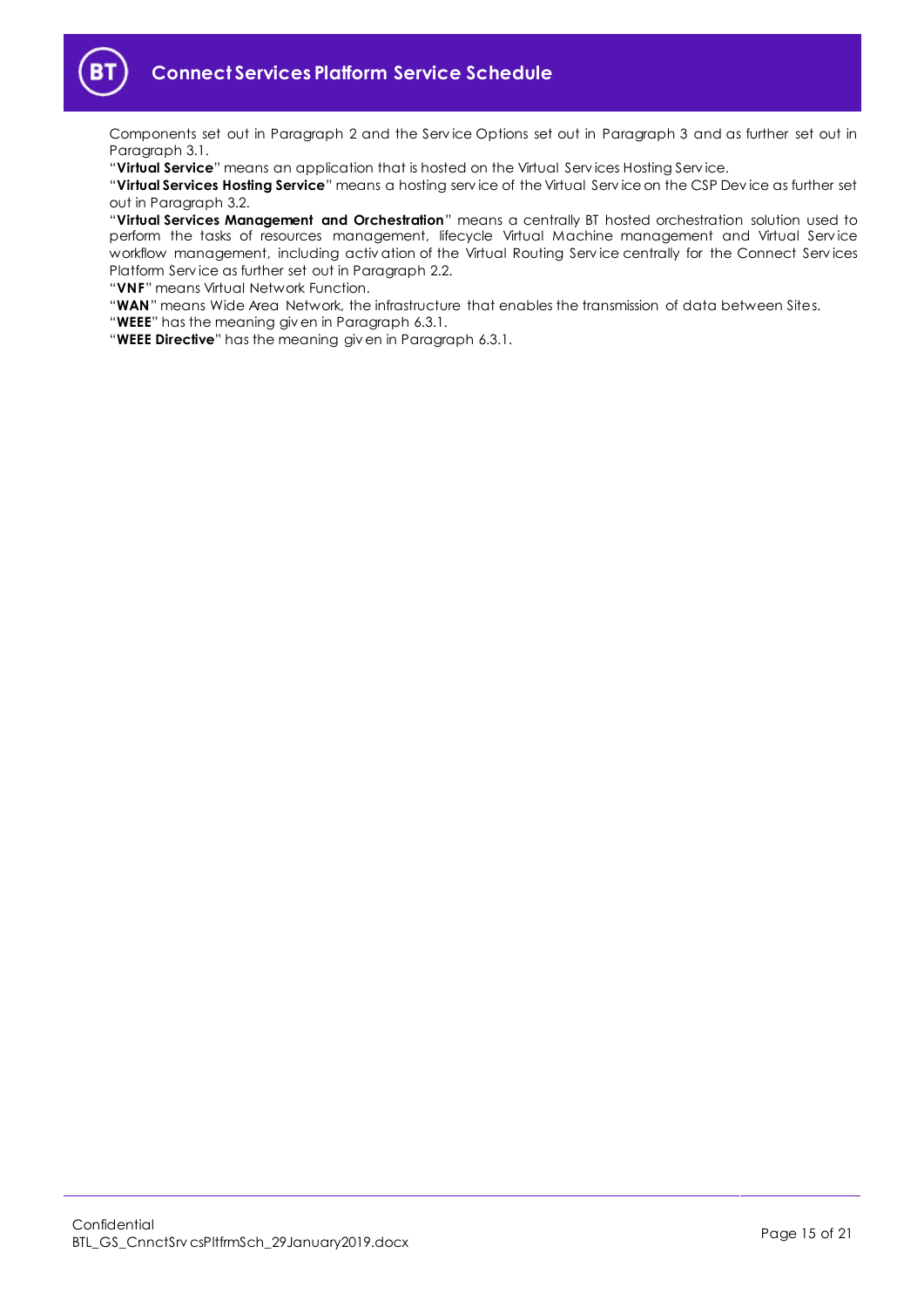

# <span id="page-15-0"></span>**Appendix A – End User License Agreement**

# **End User Licence Agreement**

**IMPORTANT:** PLEASE READ THIS END USER LICENSE AGREEMENT CAREFULLY. DOWNLOADING, INSTALLING OR USING CISCO OR CISCO-SUPPLIED SOFTWARE CONSTITUTES ACCEPTANCE OF THIS AGREEMENT.

CISCO IS WILLING TO LICENSE THE SOFTWARE TO YOU ONLY UPON THE CONDITION THAT YOU ACCEPT ALL OF THE TERMS CONTAINED IN THIS LICENSE AGREEMENT. BY DOWNLOADING OR INSTALLING AND/OR USING THE REGISTRATION NUMBER, PRODUCT AUTHORIZATION KEY, LICENSE KEY, LICENSE FILE, OR THE SOFTWARE, OR USING THE EQUIPMENT THAT CONTAINS THIS SOFTWARE, YOU ARE BINDING YOURSELF AND THE BUSINESS ENTITY THAT YOU REPRESENT (COLLECTIVELY, "CUSTOMER") TO THIS AGREEMENT. IF YOU DO NOT AGREE TO ALL OF THE TERMS OF THIS AGREEMENT, THEN CISCO IS UNWILLING TO LICENSE THE SOFTWARE TO YOU AND (A) DO NOT DOWNLOAD, INSTALL OR USE THE SOFTWARE, AND (B) YOU MAY RETURN THE SOFTWARE FOR A FULL REFUND, OR, IF THE SOFTWARE IS SUPPLIED AS PART OF ANOTHER PRODUCT, YOU MAY RETURN THE ENTIRE PRODUCT (INCLUDING ANY UNOPENED CD PACKAGE) AND ANY WRITTEN MATERIALS FOR A FULL REFUND. YOUR RIGHT TO RETURN AND REFUND EXPIRES 30 DAYS AFTER PURCHASE FROM CISCO OR AN AUTHORIZED CISCO RESELLER, AND APPLIES ONLY IF YOU ARE THE ORIGINAL END USER PURCHASER.

*The following terms of this End User License Agreement (the "EULA") govern Customer's access and use of the Software, except to the extent (a) there is a separate signed agreement between Customer and Cisco governing Customer's use of the Software or (b) the Software includes a separate "click-accept " license agreement as part of the installation*  and/or download process. To the extent of a conflict between the provisions of the foregoing documents, the order *of precedence shall be (1) the signed agreement, (2) the click-accept agreement, and (3) this EULA.*

*License.* Conditioned upon compliance with the terms and conditions of this EULA, Cisco Systems, Inc. or its subsidiary licensing the Software instead of Cisco Systems, Inc. ("Cisco"), grants to Customer a nonexclusiv e and nontransferable license to use for Customer's internal business purposes the Software and the Documentation for which Customer has paid the required license fees. "Documentation" means written information (whether contained in user or technical manuals, training materials, specifications or otherwise) specifically pertaining to the Software and made av ailable by Cisco with the Software in any manner (including on CD-Rom, or on-line). In order to use the Software, Customer may be required to input a Registration Number or Product Authorization Key and register Customer's copy of the Software on line at Cisco's web site to obtain the necessary License Key or License File.

Customer's license to use the Software shall be limited to, and Customer shall not use the Software in excess of, a single hardware chassis or card or such number and types of agent(s), concurrent users, sessions, IP addresses, port(s), seat(s), serv er(s), site(s) or features and feature sets as are set forth in the applicable Purchase Order which has been accepted by Cisco and for which Customer has paid to Cisco the required license fee.

Unless otherwise expressly prov ided in the Documentation, Customer shall use the Software solely as embedded in, for execution on, or (where the applicable documentation permits installation on non-Cisco equipment) for communication with Cisco equipment owned or leased by Customer. No other licenses are granted by implication, estoppel or otherwise. NOTE: For ev aluation or beta copies for which Cisco does not charge a license fee, the above requirement to pay license fees does not apply.

*General Limitations.* This is a license, not a transfer of title, to the Software and Documentation, and Cisco retains ownership of all copies of the Software and Documentation. Customer acknowledges that the Software and Documentation contain trade secrets of Cisco, its suppliers or licensors, including but not limited to the specific internal design and structure of indiv idual programs and associated interface information. Accordingly, except as otherwise expressly prov ided under this EULA, Customer shall hav e no right, and Customer specifically agrees not to:

- (i) transfer, assign or sublicense its license rights to any other person or entity, or use the Software on unauthorized or secondhand Cisco equipment, and Customer acknowledges that any attempted transfer, assignment, sublicense or use shall be v oid;
- (ii) make error corrections to or otherwise modify or adapt the Software or create deriv ativ e works based upon the Software, or permit third parties to do the same;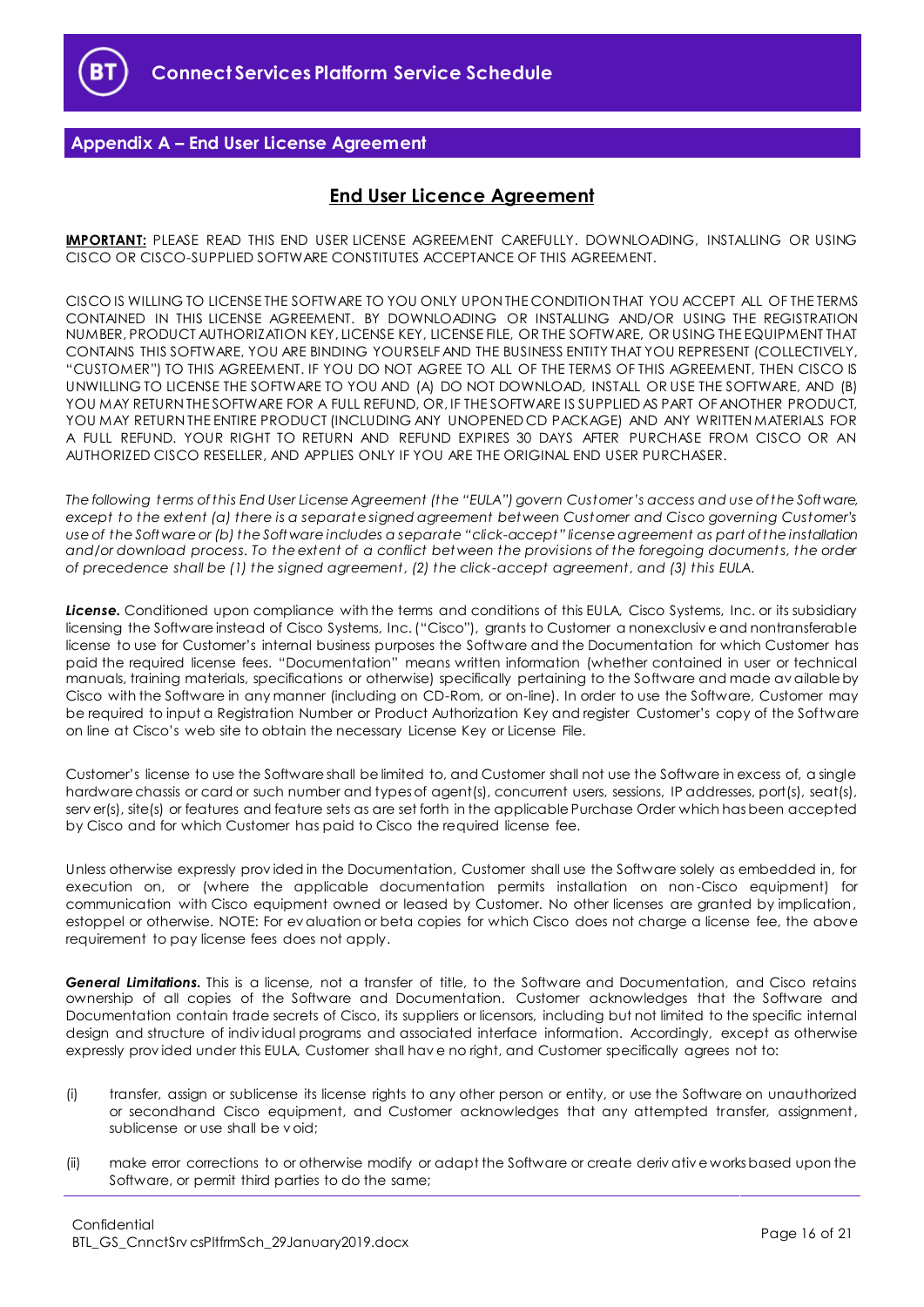

- (iii) rev erse engineer or decompile, decrypt, disassemble or otherwise reduce the Software to human-readable form, except to the extent otherwise expressly permitted under applicable law notwithstanding this restriction;
- (iv ) use or permit the Software to be used to perform serv ices for third parties, whether on a serv ice bureau or time sharing basis or otherwise, without the express written authorization of Cisco; or
- (v ) disclose, prov ide, or otherwise make av ailable trade secrets contained within the Software and Documentation in any form to any third party without the prior written consent of Cisco. Customer shall implement reasonable security measures to protect such trade secrets.

To the extent required by law, and at Customer's written request, Cisco shall prov ide Customer with the interface information needed to achiev e interoperability between the Software and another independently created program, on payment of Cisco's applicable fee, if any. Customer shall observ e strict obligations of confidentiality with respect to such information and shall use such information in compliance with any applicable terms and conditions upon which Cisco makes such information av ailable.

*Software, Upgrades and Additional Copies.* For purposes of this EULA, "Software" shall include (and the terms and conditions of this EULA shall apply to) computer programs, including firmware, as prov ided to Customer by Cisco or an authorized Cisco reseller, and any upgrades, updates, bug fixes or modified v ersions thereto (collectiv ely, "Upgrades") or backup copies of the Software licensed or prov ided to Customer by Cisco or an authorized Cisco reseller. NOTWITHSTANDING ANY OTHER PROVISION OF THIS EULA: (1) CUSTOMER HAS NO LICENSE OR RIGHT TO USE ANY ADDITIONAL COPIES OR UPGRADES UNLESS CUSTOMER, AT THE TIME OF ACQUIRING SUCH COPY OR UPGRADE, ALREADY HOLDS A VALID LICENSE TO THE ORIGINAL SOFTWARE AND HAS PAID THE APPLICABLE FEE FOR THE UPGRADE OR ADDITIONAL COPIES; (2) USE OF UPGRADES IS LIMITED TO CISCO EQUIPMENT FOR WHICH CUSTOMER IS THE ORIGINAL END USER PURCHASER OR LESSEE OR WHO OTHERWISE HOLDS A VALID LICENSE TO USE THE SOFTWARE WHICH IS BEING UPGRADED; AND (3) THE MAKING AND USE OF ADDITIONAL COPIES IS LIMITED TO NECESSARY BACKUP PURPOSES ONLY.

*Proprietary Notices.* Customer agrees to maintain and reproduce all copyright and other proprietary notices on all copies, in any form, of the Software in the same form and manner that such copyright and other proprietary notices are included on the Software. Except as expressly authorized in this EULA, Customer shall not make any copies or duplicates of any Software without the prior written permission of Cisco.

**Term and Termination.** This EULA and the license granted herein shall remain effective until terminated. Customer may terminate this EULA and the license at any time by destroying all copies of Software and any Documentation. Customer's rights under this EULA will terminate immediately without notice from Cisco if Customer fails to comply with any prov ision of this EULA. Upon termination, Customer shall destroy all copies of Software and Documentation in its possession or control. All confidentiality obligations of Customer and all limitations of liability and disclaimers and restrictions of warranty shall survive termination of this EULA. In addition, the provisions of the sections titled "U.S. Gov ernment End User Purchasers" and "General Terms Applicable to the Limited Warranty Statement and End User License" shall surv iv e termination of this EULA.

*Customer Records.* Customer grants to Cisco and its independent accountants the right to examine Customer's books, records and accounts during Customer's normal business hours on reasonable notice to v erify compliance with this EULA. In the ev ent such audit discloses non-compliance with this EULA, Customer shall promptly pay to Cisco the appropriate license fees plus the reasonable cost of conducting the audit.

*Export Re-Export, Transfer & Use Controls.* The Software, Documentation and technology or direct products thereof (hereafter referred to as Software and Technology), supplied by Cisco under this EULA are subject to export controls under the laws and regulations of the United States (U.S.). Customer shall comply with such laws and regulations gov erning export, re-export, transfer and use of Cisco Software and Technology and will obtain all required U.S. and local authorizations, permits, or licenses. Cisco and Customer each agree to prov ide the other information, support documents, and assistance as may reasonably be required by the other in connection with securing authorizations or licenses. Information regarding compliance with U.S. export, re-export, transfer and use laws may be located at the following URL:

[http://www.cisco.com/wwl/export/compliance\\_prov ision.html.](http://www.cisco.com/wwl/export/compliance_provision.html)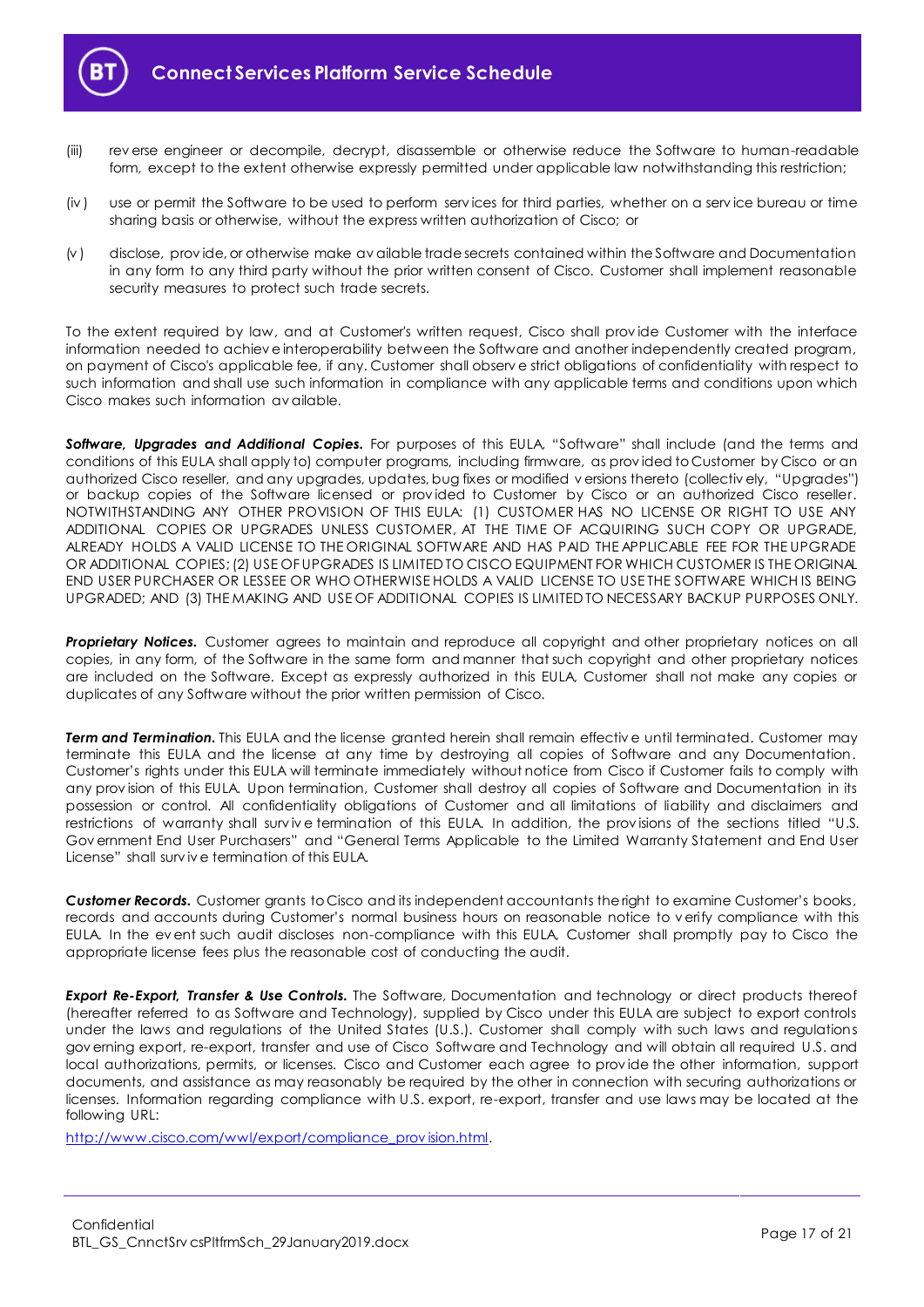

*U.S. Government End User Purchasers.* The Software and Documentation qualify as "commercial items," as that term is defined at Federal Acquisition Regulation ("FAR") (48 C.F.R.) 2.101, consisting of "commercial computer software" and "commercial computer software documentation" as such terms are used in FAR 12.212. Consistent with FAR 12.212 and DoD FAR Supp. 227.7202-1 through 227.7202-4, and notwithstanding any other FAR or other contractual clause to the contrary in any agreement into which this EULA may be incorporated, Customer may prov ide to Gov ernment end user or, if this EULA is direct, Gov ernment end user will acquire, the Software and Documentation with only those rights set forth in this EULA. Use of either the Software or Documentation or both constitutes agreement by the Gov ernment that the Software and Documentation are "commercial computer software" and "commercial computer software documentation," and constitutes acceptance of the rights and restrictions herein.

#### *Limited Warranty*

Subject to the limitations and conditions set forth herein, Cisco warrants that commencing from the date of shipment to Customer (but in case of resale by an authorized Cisco reseller, commencing not more than ninety (90) days after original shipment by Cisco), and continuing for a period of the longer of (a) ninety (90) days or (b) the software warranty period (if any) set forth in the warranty card accompanying the product of which the Software is a part (the "Product") (if any): (a) the media on which the Software is furnished will be free of defects in materials and workmanship under normal use; and (b) the Software substantially conforms to the Documentation. The date of shipment of a Product by Cisco is set forth on the packaging material in which the Product is shipped. Except for the foregoing, the Software is prov ided AS IS. This limited warranty extends only to the Customer who is the original licensee. Customer's sole and exclusiv e remedy and the entire liability of Cisco and its suppliers and licensors under this limited warranty will be (i) replacement of defectiv e media and/or (ii) at Cisco's option, repair, replacement, or refund of the purchase price of the Software, in both cases subject to the condition that any error or defect constituting a breach of this limited warranty is reported to Cisco or the party supplying the Software to Customer, if different than Cisco, within the warranty period. Cisco or the party supplying the Software to Customer may, at its option, require return of the Soft ware and/or Documentation as a condition to the remedy. In no ev ent does Cisco warrant that the Software is error free or that Customer will be able to operate the Software without problems or interruptions. In addition, due to the continual dev elopment of new techniques for intruding upon and attacking networks, Cisco does not warrant that the Software or any equipment, system or network on which the Software is used will be free of v ulnerability to intrusion or attack.

**Restrictions.** This warranty does not apply if the Software, Product or any other equipment upon which the Software is authorized to be used (a) has been altered, except by Cisco or its authorized representativ e, (b) has not been installed, operated, repaired, or maintained in accordance with instructions supplied by Cisco, (c) has been subjected to abnormal physical or electrical stress, misuse, negligence, or accident; or (d) is licensed, for beta, ev aluation, testing or demonstration purposes for which Cisco does not charge a purchase price or license fee.

DISCLAIMER OF WARRANTY. EXCEPT AS SPECIFIED IN THIS WARRANTY, ALL EXPRESS OR IMPLIED CONDITIONS, REPRESENTATIONS, AND WARRANTIES INCLUDING, WITHOUT LIMITATION, ANY IMPLIED WARRANTY OR CONDITION OF MERCHANTABILITY, FITNESS FOR A PARTICULAR PURPOSE, NON-INFRINGEMENT, SATISFACTORY QUALITY, NON-INTERFERENCE, ACCURACY OF INFORMATIONAL CONTENT, OR ARISING FROM A COURSE OF DEALING, LAW, USAGE, OR TRADE PRACTICE, ARE HEREBY EXCLUDED TO THE EXTENT ALLOWED BY APPLICABLE LAW AND ARE EXPRESSLY DISCLAIMED BY CISCO, ITS SUPPLIERS AND LICENSORS. TO THE EXTENT AN IMPLIED WARRANTY CANNOT BE EXCLUDED, SUCH WARRANTY IS LIMITED IN DURATION TO THE EXPRESS WARRANTY PERIOD. BECAUSE SOME STATES OR JURISDICTIONS DO NOT ALLOW LIMITATIONS ON HOW LONG AN IMPLIED WARRANTY LASTS, THE ABOVE LIMITATION MAY NOT APPLY. THIS WARRANTY GIVES CUSTOMER SPECIFIC LEGAL RIGHTS, AND CUSTOMER MAY ALSO HAVE OTHER RIGHTS WHICH VARY FROM JURISDICTION TO JURISDICTION. This disclaimer and exclusion shall apply ev en if the express warranty set forth abov e fails of its essential purpose.

#### *General Terms Applicable to the Limited Warranty Statement and End User License Agreement*

*Disclaimer of Liabilities.* REGARDLESS WHETHER ANY REMEDY SET FORTH HEREIN FAILS OF ITS ESSENTIAL PURPOSE OR OTHERWISE, IN NO EVENT WILL CISCO OR ITS SUPPLIERS OR LICENSORS BE LIABLE FOR ANY LOST REVENUE, PROFIT, OR LOST OR DAMAGED DATA, BUSINESS INTERRUPTION, LOSS OF CAPITAL, OR FOR SPECIAL, INDIRECT, CONSEQUENTIAL, INCIDENTAL, OR PUNITIVE DAMAGES HOWEVER CAUSED AND REGARDLESS OF THE THEORY OF LIABILITY OR WHETHER ARISING OUT OF THE USE OF OR INABILITY TO USE SOFTWARE OR OTHERWISE AND EVEN IF CISCO OR ITS SUPPLIERS OR LICENSORS HAVE BEEN ADVISED OF THE POSSIBILITY OF SUCH DAMAGES. In no ev ent shall Cisco's or its suppliers' or licensors' liability to Customer, whether in contract, tort (including negligence), breach of warranty, or otherwise, exceed the price paid by Customer for the Software that gav e rise to the claim or if the Software is part of another Product, the price paid for such other Product. BECAUSE SOME STATES OR JURISDICTIONS DO NOT ALLOW LIMITATION OR EXCLUSION OF CONSEQUENTIAL OR INCIDENTAL DAMAGES, THE ABOVE LIMITATION MAY NOT FULLY APPLY TO YOU. Customer agrees that the limitations of liability and disclaimers set forth herein will apply regardless of whether Customer has accepted the Software or any other product or serv ice deliv ered by Cisco. Customer acknowledges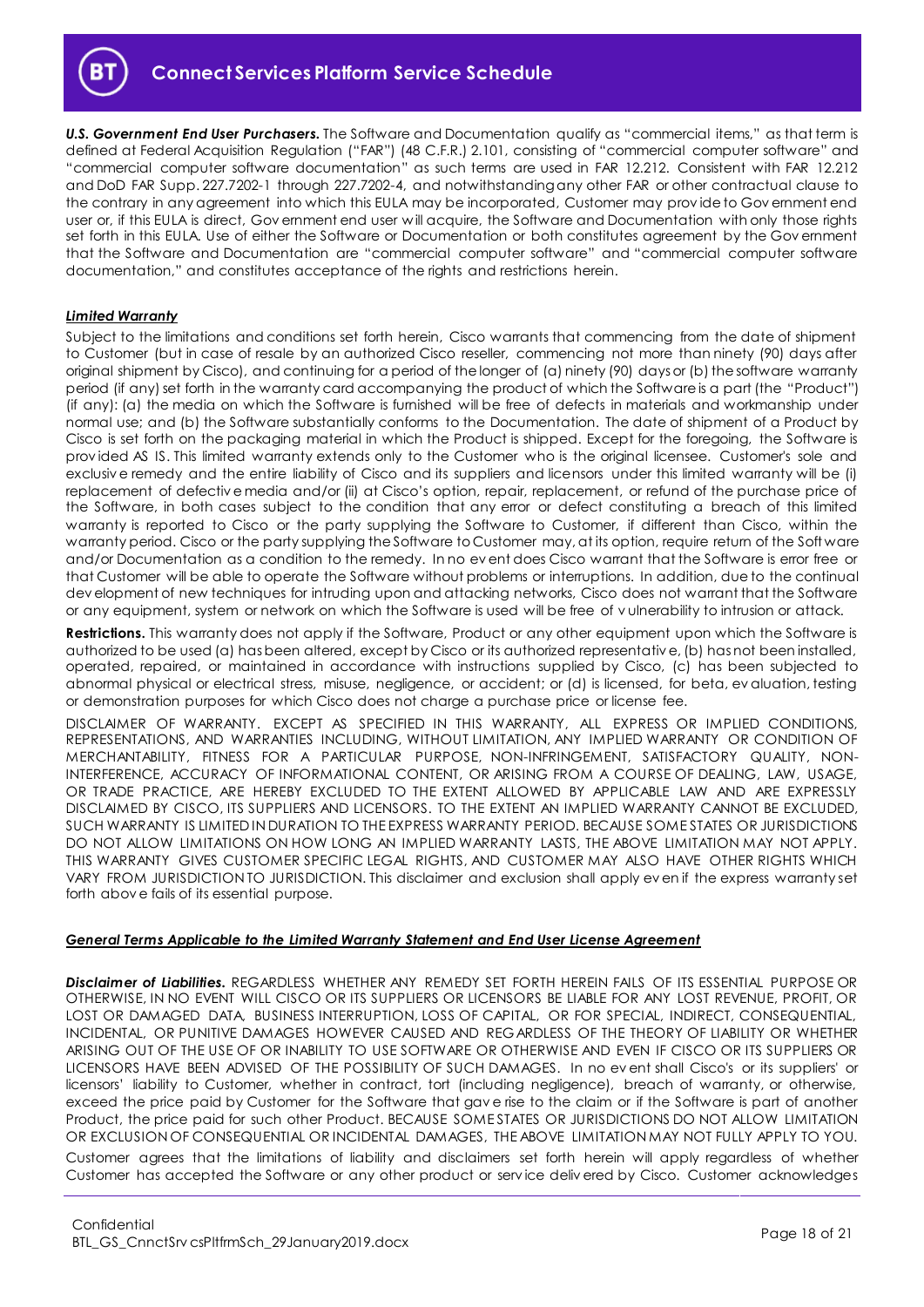

and agrees that Cisco has set its prices and entered into this EULA in reliance upon the disclaimers of warranty and the limitations of liability set forth herein, that the same reflect an allocation of risk between the parties (including the ris k that a contract remedy may fail of its essential purpose and cause consequential loss), and that the same form an essential basis of the bargain between the parties.

*Choice of Law.* The v alidity, interpretation, and performance of this EULA shall be controlled by and construed under the laws of England. The English courts shall hav e exclusiv e jurisdiction ov er any claim arising under this EULA. The parties specifically disclaim the application of the UN Conv ention on Contracts for the International Sale of Goods. Notwithstanding the foregoing, either party may seek interim injunctiv e relief in any court of appropriate jurisdiction with respect to any alleged breach of such party's intellectual property or proprietary or confidentiality rights. If any portion hereof is found to be v oid or unenforceable, the remaining provisions of the EULA shall remain in full force and effect. Except as expressly prov ided herein, this EULA constitutes the entire agreement between the parties with respect to the license of the Software and Documentation and supersedes any conflicting or additional terms contained in any purchase order or elsewhere, all of which terms are excluded. This EULA has been written in the English language, and the parties agree that the English v ersion will gov ern.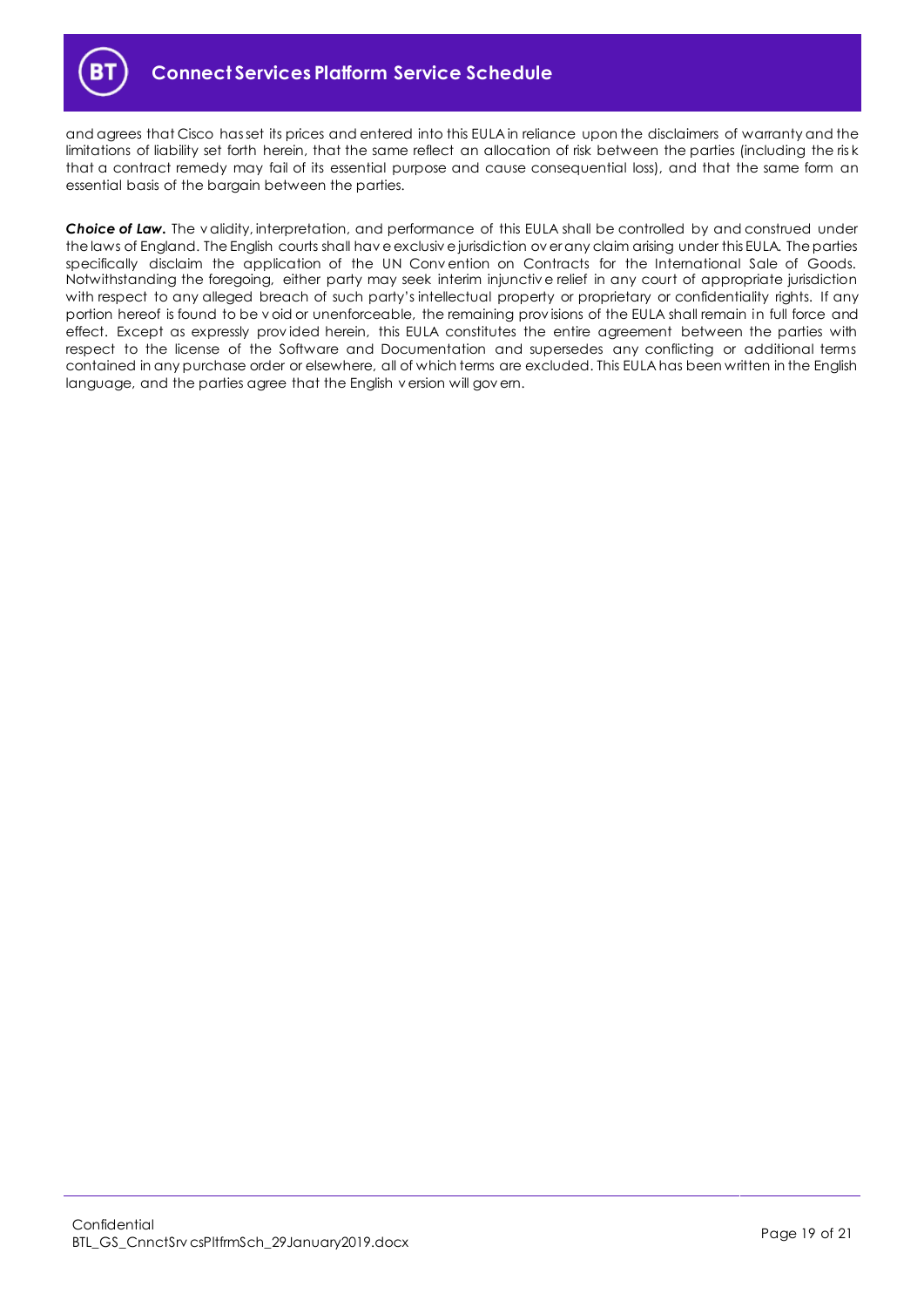

# <span id="page-19-0"></span>**Appendix B – Supplemental End User License Agreement**

# **Cisco Network Services Orchestrator (NSO) Supplemental End User License Agreement**

#### **IMPORTANT: READ CAREFULLY**

This Supplemental End User License Agreement ("**SEULA**") contains additional terms and conditions for the Software product licensed under the End User License Agreement ("**EULA**") between Customer and Cisco (collectiv ely, the "**Agreement**"). Capitalized terms used in this SEULA but not defined herein will hav e the meanings ascribed to them in the EULA. To the extent that there is a conflict between the terms and conditions of the EULA and this SEULA, the terms and conditions of this SEULA will take precedence.

In addition to the terms set forth in the EULA Customer agrees to comply at all times with the terms and conditions of this SEULA.

DOWNLOADING, INSTALLING, OR USING THE SOFTWARE CONSTITUTES ACCEPTANCE OF THE AGREEMENT, AND THE CUSTOMER IS BINDING ITSELF TO THE TERMS AND CONDITIONS OF THE AGREEMENT. IF CUSTOMER DOES NOT AGREE TO ALL OF THE TERMS OF THE AGREEMENT, THEN CISCO IS UNWILLING TO LICENSE THE SOFTWARE TO CUSTOMER, AND (I) CUSTOMER MAY NOT DOWNLOAD, INSTALL, OR USE THE SOFTWARE; (II) CUSTOMER MAY RETURN THE SOFTWARE (INCLUDING ANY UNOPENED CD PACKAGING AND ANY WRITTEN MATERIALS) FOR A FULL REFUND, OR, IF THE SOFTWARE AND WRITTEN MATERIALS ARE SUPPLIED AS PART OF ANOTHER PRODUCT, CUSTOMER MAY RETURN THE ENTIRE PRODUCT FOR A FULL REFUND. CUSTOMER`S RIGHT TO RETURN AND REFUND EXPIRES 30 DAYS AFTER PURCHASE FROM CISCO OR AN AUTHORIZES CISCO RESELLER, AND APPLIES ONLY IF CUSTOMER IS THE ORIGINAL END USER PURCHASER.

#### Product Name: Cisco Network Serv ices Orchestrator (the "**NSO Software**")

#### **NSO Software Lab License**

A Lab license grants Customer a limited right to install and use the NSO Software only in a non-production testing and dev elopment env ironment (a "**Lab**"). A v alid NSO Lab license requires a "**Lab Server**" license for each copy of the NSO Software loaded into memory.

#### **NSO Software Production License**

To install and use the NSO Software in any non-Lab env ironment, Customer requires:

- An "**Active Server**" license for each copy of the NSO Software loaded into memory;
- A NED license (as defined below) for each NED running on each Activ e Serv er;
	- o A "**NED**"or "**Network Element Driver**"enables the management of physical or v irtual dev ices or other systems (together, "**Network Elements**") running the same embedded software type; e.g. there is a NED for certain Cisco IOS dev ices, another NED for certain IOS XR dev ices, and NEDs for certain non-Cisco dev ices. NED licenses only authorize the use of the NEDs in conjunction with the NSO Software to configure, manage and interface with ("**Manage**") the dev ices identified by the NED.
- A right to manage ("**RTM**") license for each Network Element that is Managed by the NSO Software;
	- o Each Managed physical dev ice requires an RTM license for its dev ice type;
		- o Each Managed v irtual network function or software application ("**Managed VNF**") requires an RTM license for each instance of the Managed VNF. Managed VNF RTM licenses are categorized by function and application type.

#### **High Availability**

If a high av ailability ("**HA**") implementation of the NSO Software is desired, Customer may use a HA license (instead of an Activ e Serv er license) for each Standby Serv er. A "**Standby Server**" has a copy of the NSO Software loaded into memory, but does not Manage Network Elements unless the Activ e Serv er which it backs up, fails. Additional NED licenses are not required for Standby Serv ers.

#### **Independent Development**